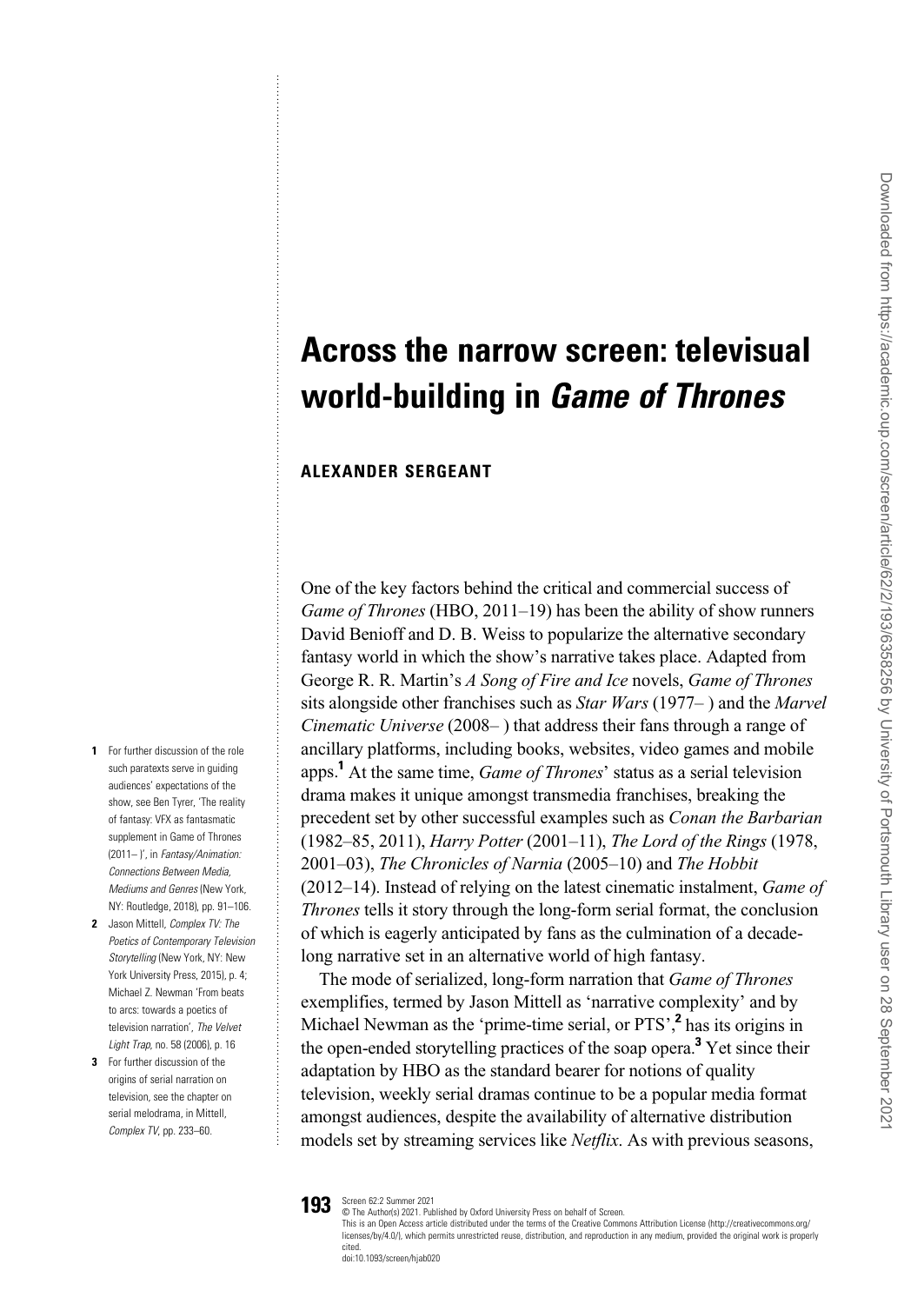4 For examples of discussions of 'Thrones Talk', see Cameron K. McEwan, '9 Things only people who HATE Game of Thrones will understand', Metro, 9 May 2017, <[http://metro.co.uk/2016/05/09/](http://metro.co.uk/2016/05/09/9-things-only-people-who-hate-game-of-thrones-will-understand-5822951) [9-things-only-people-who-hate](http://metro.co.uk/2016/05/09/9-things-only-people-who-hate-game-of-thrones-will-understand-5822951)[game-of-thrones-will-understand-](http://metro.co.uk/2016/05/09/9-things-only-people-who-hate-game-of-thrones-will-understand-5822951)[5822951](http://metro.co.uk/2016/05/09/9-things-only-people-who-hate-game-of-thrones-will-understand-5822951)>; Maia Silber, 'Don't Watch Game of Thrones? Mondays at the office can get pretty annoying', Chicago Tribune, 6 August 2017, <[http://](http://www.chicagotribune.com/entertainment/tv/ct-game-of-thrones-workplace-20170806-story.html) [www.chicagotribune.com/](http://www.chicagotribune.com/entertainment/tv/ct-game-of-thrones-workplace-20170806-story.html) [entertainment/tv/ct-game-of](http://www.chicagotribune.com/entertainment/tv/ct-game-of-thrones-workplace-20170806-story.html)[thrones-workplace-20170806](http://www.chicagotribune.com/entertainment/tv/ct-game-of-thrones-workplace-20170806-story.html) [story.html](http://www.chicagotribune.com/entertainment/tv/ct-game-of-thrones-workplace-20170806-story.html)> both accessed 3 April 2021.

. .

.

- **5** This is a title is bestowed upon Game of Thrones by numerous media outlets based on predictions on the show's global viewing figures. See, for example, Daniel D'Addario, 'Game of Thrones: how they make the world's most popular show', Time, <[http://time.com/](http://time.com/game-of-thrones-2017) [game-of-thrones-2017](http://time.com/game-of-thrones-2017)> accessed 3 April 2021.
- **6** See Edward Branigan, Narrative Comprehension and Film (London: Routledge, 1992); Stanley Cavell, The World Viewed: Reflections on the Ontology of Film (Cambridge, MA: Harvard University Press, 1979).
- 7 V. F. Perkins, 'Where is the world? The horizon of events in movie fiction', in John Gibbs and Douglas Pye (eds), Style and Meaning: Studies in the Detailed Analysis of Film (Manchester: Manchester University Press, 2005), pp. 16–31.
- 8 See V. F. Perkins, Film as Film: Understanding and Judging Movies (Cambridge, MA: De Capo Press, 1972).
- **9** This approach to film analysis has allowed countless scholars the opportunity to explore the topic of world-creation as a means of considering the detailed ways in which film functions as an art form, folding the study of fictional worlds into a broader practice of scholarly film criticism. The breadth and depth of this scholarly pursuit was displayed in the conference, 'Film as Film Today: On the Criticism and Theory of V. F.

. . . . . . . . . . . . . . . . . . . . . . . . . . . . . . . . . . . . . . . . . . . . . . . . . . . . . . . . . . . . . . . . . . . . . . . . . . . . . . . . . . . . . . . . . . . . . . . . . . . . . . . . . . . . . . . . . . . . . . . each episode of the final series of *Game of Thrones* aired in 2019 was offered to audiences on a week-by-week basis, a practice that contributed to the cultural phenomenon of 'thrones talk', as workplaces, coffee shops and other public spaces were awash with people discussing the latest events and speculating on what might happen next week.<sup>4</sup> This enthusiasm for talking about Game of Thrones built steadily over nearly a decade's worth of programming, the gaps between seasons providing opportunities to catch up with the show's back catalogue or to revisit Martin's fictional landscape in anticipation of the new season through DVD purchases or streaming services like *HBO Go*. The show's serialized nature is therefore a significant element of the show's identity, mediating the relationship between fans and the fictional landscape and creating expectations, which proved particularly difficult to manage as the narrative reached its conclusion, around how the epic drama would unfold.

The fact that *Game of Thrones* became the world's most popular television show, $5$  coupled with the cultural interest that still surrounds Martin's fictional universe, raises questions about the place that serial television drama currently occupies within scholarly accounts of worldbuilding. Initially part of the implicit vocabulary utilized in theoretical or philosophical approaches to cinema by individuals such as Edward Branigan and Stanley Cavell, $6$  studies of cinematic world-building came to prominence thanks to the influence of V. F. Perkins's essay 'Where is the world?'.<sup>7</sup> Part of Perkins's career-long project to give attention to the study of film as film, 'Where is the world?' provided a compelling account of the film world as the culmination of the nuances of film style.<sup>8</sup> This approach has inspired countless academics to continue the study of world-building as part of a broader attempt to speak to the aesthetic horizons of film style.<sup>9</sup> Published only one year after Perkins's essay, Henry Jenkins's equally influential notion of the alternative world as a convergence of different media outlets 'that cannot be fully explored or exhausted within a single work or medium<sup>10</sup> has influenced individuals such as Matthew Freeman, Colin Harvey and Mark J. P. Wolf in their production of comprehensive studies of the paradigms of transmedia world-building.<sup>11</sup> World-building on-screen has therefore largely been studied from a methodology based on film studies or media studies, with television studies thus far offering little advancement on the ideas contained within either field other than simply to apply their insights to specific examples.

This lack of attention to the stylistic conventions of television's popular mode of serial narration means that scholars currently lack a theory of how worlds are constructed through televisual storytelling practices. Current theories of world-building can explain how Game of Thrones is similar to film franchises or how it functions as a transmedia franchise; they cannot, however, explain what differentiates Game of Thrones from other franchises due to it being an example of serial television. This obfuscation of televisual style within theories of world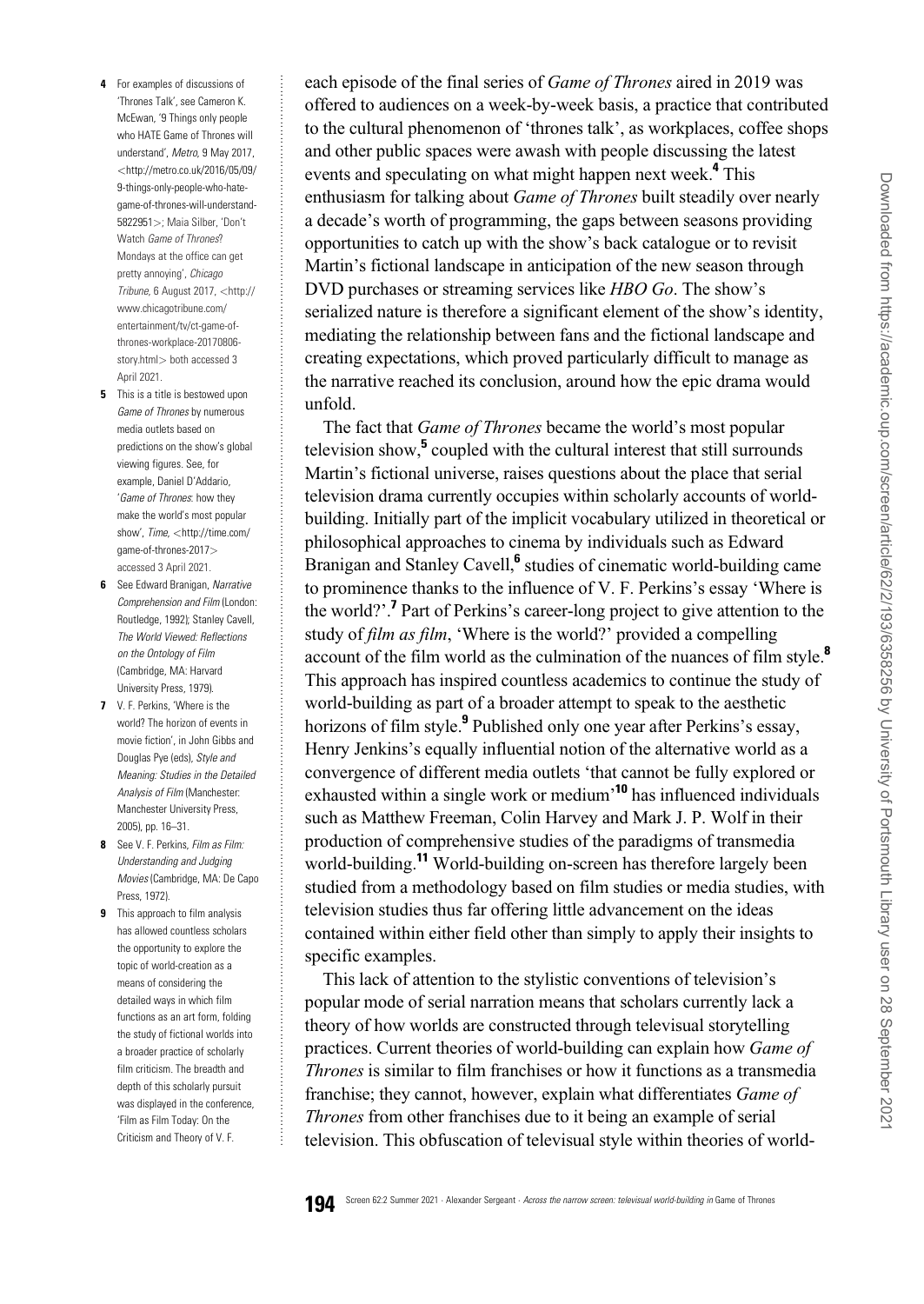Perkins', Warwick University, September 2018, <[https://](https://warwick.ac.uk/fac/arts/film/movie/film_as_film_today_v_f_perkins_symposium_cfp.pdf) [warwick.ac.uk/fac/arts/film/](https://warwick.ac.uk/fac/arts/film/movie/film_as_film_today_v_f_perkins_symposium_cfp.pdf) movie/film\_as\_film\_today\_v\_f [perkins\\_symposium\\_cfp.pdf](https://warwick.ac.uk/fac/arts/film/movie/film_as_film_today_v_f_perkins_symposium_cfp.pdf)> accessed 3 April 2021.

- 10 Henry Jenkins, Convergence Culture: Where Old and New Media Collide (New York, NY: New York University Press, 2006), p. 112.
- 11 See Matthew Freeman, Historicising Transmedia Storytelling: Early Twentieth-Century Transmedia Worlds (New York, NY: Routledge, 2017); Colin Harvey, Fantastic Transmedia: Narrative, Play and Memory Across Science-Fiction (Basingstoke: Palgrave Macmillan, 2015); Mark J. P. Wolf, Building Imaginary Worlds: The Theory and History of Subcreation (New York, NY: Routledge, 2012).
- 12 Jason Mittell, 'The ends of serial criticism', in Frank Kelleter (ed.), Media of Serial Narrative (Columbus, OH: Ohio State University, 2017), p. 170.
- 13 For definitions of 'high fantasy'  $$ as opposed to just 'fantasy' – see Brian Stableford, The A to Z of Fantasy Literature (London: Scarecrow Press), p. 198; Kenneth J. Zahorski and Robert H. Boyer, 'The secondary worlds of high fantasy', in Roger C. Schlobin (ed.), The Aesthetics of Fantasy Literature and Art (Notre Dame, IN: University of Notre Dame Press, 1982), p. 57.
- 14 Such practical considerations surrounding the cost of producing fantasy fiction are a key factor in the production of authentically realized alternative worlds, as highlighted in David Butler, Fantasy Cinema: Impossible Worlds on Screen (London: Wallflower, 2009), p. 79.
- **15** A concise history of which is provided in David Lavery, 'Lost and long-form television narrative', in Pat Harrigan and Noah Wardrip-Fruin (eds), Third Person: Authoring and Exploring Vast Narratives (Cambridge, MA: MIT Press, 2017), pp. 313–22.
- 16 Catherine Johnson combines the subcategories of fantasy, science

. . . . . . . . . . .

.

. building risks undermining the central question posed by theorists and analysts of style across both film and television studies, who remain concerned with the perhaps unanswerable question, to paraphrase Mittell, of what (and, perhaps more importantly, how) words like film and television mean in a post-streaming age where such labels seem to operate across multiple and converging platforms.<sup>12</sup>

Using the exceptional and yet typical status of *Game of Thrones* as a television serial drama, I examine how the programme builds its fictional world through the narrative and stylistic strategies previously identified within theories of the serial style of television drama. The purpose of this analysis is to offer the first comprehensive account of world-building devoted to televisual style and, in discussing how worlds are built on small screens, to add to existing theories of world-building developed in relation to the cinema or wider transmedia phenomena. I want to speak to the special role that televisual ideas and practices still play within an increasingly convergent media landscape, and in doing so to highlight the artistic achievement of Game of Thrones as a unique example of how to build a boundless world across countless hours of screen time and years of audience participation.

The success of Game of Thrones represents a watershed moment in the history of high fantasy on television, a genre previously limited to sporadic, mid-budget cable series aired through syndication, such as Xena: Warrior Princess (1995–2001).<sup>13</sup> The reasons behind the historic lack of high-fantasy narratives on US television are partly down to a series of practicalities relating to the contrasting economics of the film and television industries. As film has traditionally enjoyed a larger production budget than television, high fantasy has seemingly been more amenable to cinematic adaptation given the heavy investment in set design, costuming and special effects required to create convincing alternative worlds on-screen.<sup>14</sup> Beyond the simple issue of costing, however, the kind of storytelling demanded by fantasy fiction worked against the often episodic nature of television drama that prevailed prior to the shift towards seriality in prime-time programming in the early 1990s.<sup>15</sup> Game of Thrones is arguably the first example of 'telefantasy' to achieve mainstream popularity by telling a story serially, as opposed to episodically, forgoing the precedent set by productions such as The Twilight Zone (CBS, 1959–64) and Star Trek (NBC, 1966–69).<sup>16</sup> Its success was made possible by HBO's efforts to eradicate these dual barriers to high fantasy being adapted to television, popularizing the serial storytelling process and investing in the costly production process needed to adapt Martin's world to the small screen.

Despite this change in the commercial climate, initial reactions to HBO's decision to adapt Martin's fantasy novels were characterized by familiar anxieties over the capacity of television to produce high-fantasy fiction. Responding to HBO's initial announcement in 2010,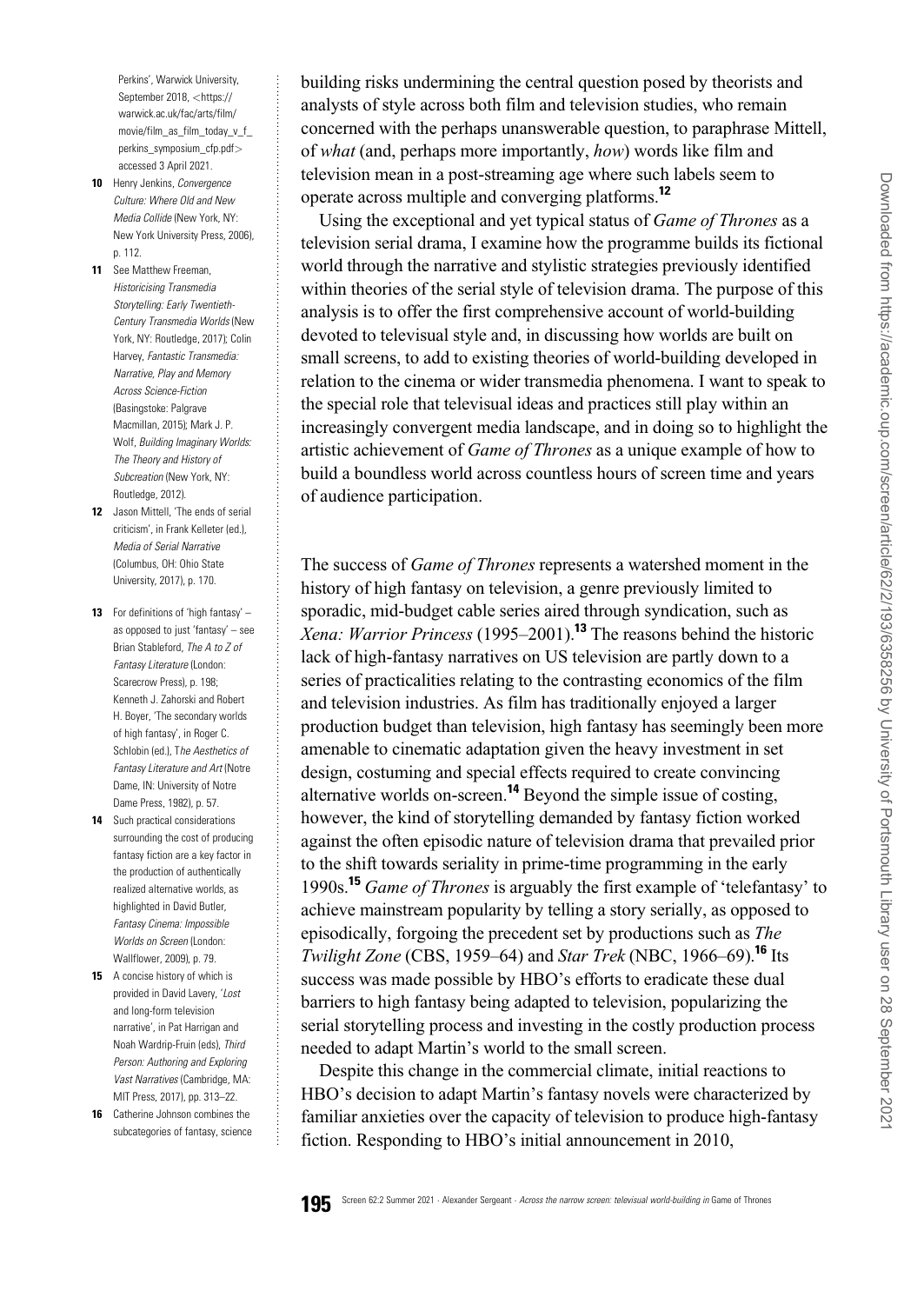fiction and horror within her definition of 'telefantasy'. Although other examples exist that might dispute the claim that Game of Thrones is the first fantasy serial (Buffy the Vampire Slayer [WBS/UPN, 1997–2003], for example), Johnson's analysis of such series demonstrate that even these contain episodic elements to their storytelling that mark them as distinct to the complex narration seen in Game of Thrones. See Catherine Johnson, Telefantasy (London: Palgrave, 2005).

. .

.

- 17 Darren Franich, ""Game of Thrones" and "The Pillars of Earth": ancient-epic is back, baby!', Entertainment Weekly, 4 March 2010, <[https://ew.com/](https://ew.com/article/2010/03/04/game-of-thrones-and-the-pillars-of-the-earth-ancient-epic-tv-is-back-baby) [article/2010/03/04/game-of](https://ew.com/article/2010/03/04/game-of-thrones-and-the-pillars-of-the-earth-ancient-epic-tv-is-back-baby)[thrones-and-the-pillars-of-the](https://ew.com/article/2010/03/04/game-of-thrones-and-the-pillars-of-the-earth-ancient-epic-tv-is-back-baby)[earth-ancient-epic-tv-is-back](https://ew.com/article/2010/03/04/game-of-thrones-and-the-pillars-of-the-earth-ancient-epic-tv-is-back-baby)[baby](https://ew.com/article/2010/03/04/game-of-thrones-and-the-pillars-of-the-earth-ancient-epic-tv-is-back-baby)> accessed 3 April 2021.
- 18 Jason J. Hughes, 'HBO picks up Game of Thrones whilst Legend of the Seeker is canceled', Cinemablend, <[https://www.](https://www.cinemablend.com/television/HBO-Picks-Up-Game-Thrones-Legend-Seeker-Canceled-23308.html) [cinemablend.com/television/HBO-](https://www.cinemablend.com/television/HBO-Picks-Up-Game-Thrones-Legend-Seeker-Canceled-23308.html)[Picks-Up-Game-Thrones-Legend-](https://www.cinemablend.com/television/HBO-Picks-Up-Game-Thrones-Legend-Seeker-Canceled-23308.html)[Seeker-Canceled-23308.html](https://www.cinemablend.com/television/HBO-Picks-Up-Game-Thrones-Legend-Seeker-Canceled-23308.html)>; Gina Bellafante, 'A fantasy world of strange feuding kingdoms', The New York Times, 14 April 2011, [https://www.nytimes.](https://www.nytimes.com/2011/04/15/arts/television/game-of-thrones-begins-sunday-on-hbo-review.html) [com/2011/04/15/arts/television/](https://www.nytimes.com/2011/04/15/arts/television/game-of-thrones-begins-sunday-on-hbo-review.html) [game-of-thrones-begins-sunday](https://www.nytimes.com/2011/04/15/arts/television/game-of-thrones-begins-sunday-on-hbo-review.html)[on-hbo-review.html](https://www.nytimes.com/2011/04/15/arts/television/game-of-thrones-begins-sunday-on-hbo-review.html)> both accessed 3 April 2021.
- 19 Examples from such interviews are cited by C. Lee Harrington in 'The ars moriendi of US serial television: towards a good textual death', International Journal of Cultural Studies, vol. 16, no. 6 (2013), pp. 579–95.
- 20 Noël Carroll, 'TV and film: a philosophical perspective', in Engaging the Moving Image (New Haven, CT: Yale University Press, 2003), pp. 265–80; Sarah Cardwell, 'Television amongst friends: medium, art, media', Critical Studies in Television, vol. 9, no. 3 (2014), pp. 6–21.
- 21 Gary K. Wolfe provides a useful historical account of the term wonder as a classifier for fantasy fiction in Critical Terms of Science Fiction and Fantasy: A Glossary and Guide to

. . . . . . . . . . . . . . . . . . . . . . . . . . . . . . . . . . . . . . . . . . . . . . . . . . . . . . . . . . . . . . . . . . . . . . . . . . . . . . . . . . . . . . . . . . . . . . . . . . . . . . . . . . . . . . . . . . . . . . . . Entertainment Weekly voiced concern at the prospect, citing the fact that the two genres on which Game of Thrones seemed to be drawing – the historical epic and high fantasy – were 'inextricably linked to the cinema'.<sup>17</sup> Articles appearing in CinemaBlend and The New York Times were written with a similar tone of surprise at HBO's decision to stray from its proven track record in producing socio-realist drama, apprehensive over whether a television production company was capable of making a fantasy show that did not look cheap and tacky.<sup>18</sup> At the same time, Martin and the show runners Benioff and Weiss conducted numerous interviews in which they took pains to explain their rationale for adapting A Song of Fire and Ice as a television serial, citing the length of the original novels and the complexity of Martin's fictional world as key reasons for necessitating such a seemingly radical step.<sup>19</sup> The medium-essentialism presented within such commentaries – constructing a binary opposition between film and television – has been challenged both by the success Game of Thrones has enjoyed amongst audiences and by arguments from theorists such as Sarah Cardwell and Noël Carroll, who have each highlighted the inherently mixed nature of television and cinema since their creation.<sup>20</sup> Yet such a mind-set remained engrained within popular discussions of fantasy as a storytelling mode and as a world-building practice, during and even after the release of Game of Thrones.

This same implicit hierarchy that promotes cinema as the primary means by which fantasy worlds can be effectively built on-screen also emerges within critical discussions of the genre. Drawing from a heritage of literary theories of fantasy that examine the rhetorical strategies used by writers to create an aesthetic experience often labelled as wonder,<sup>21</sup> as well as the Hollywood industry's own promotional efforts made since the 1950s to advertise fantasy fiction under the guise of the 'wonder film', studies of screen fantasy have focused primarily on the role of special effects as the primary method by which the alternative world is presented.<sup>22</sup> In arguably the most comprehensive theory of worldbuilding produced to date in relation to fantasy cinema, James Walters draws from Perkins's stylistic approach to the alternative world to consider a number of techniques present in films, like The Wizard of Oz (Victor Fleming, 1939), that achieve a 'resonance between worlds' through the incorporation of visual spectacle into classic Hollywood storytelling techniques.<sup>23</sup> In a similar vein, Tom Brown's analysis of spectacle within the classical Hollywood historical epic argues for the prominence of a world-building device he refers to as 'the spectacular vista', a technique he also identifies within Peter Jackson's The Lord of the Rings  $(2001-03)$ .<sup>24</sup> In each of these cases it is not that television's omission represents some sort of statement about its artistic worth or cultural ranking compared to cinema. Rather it is omitted for perfectly sound methodological considerations, which nevertheless contribute to a broader sense amongst academic discussions of world-building that television lacks either sufficient difference in its techniques of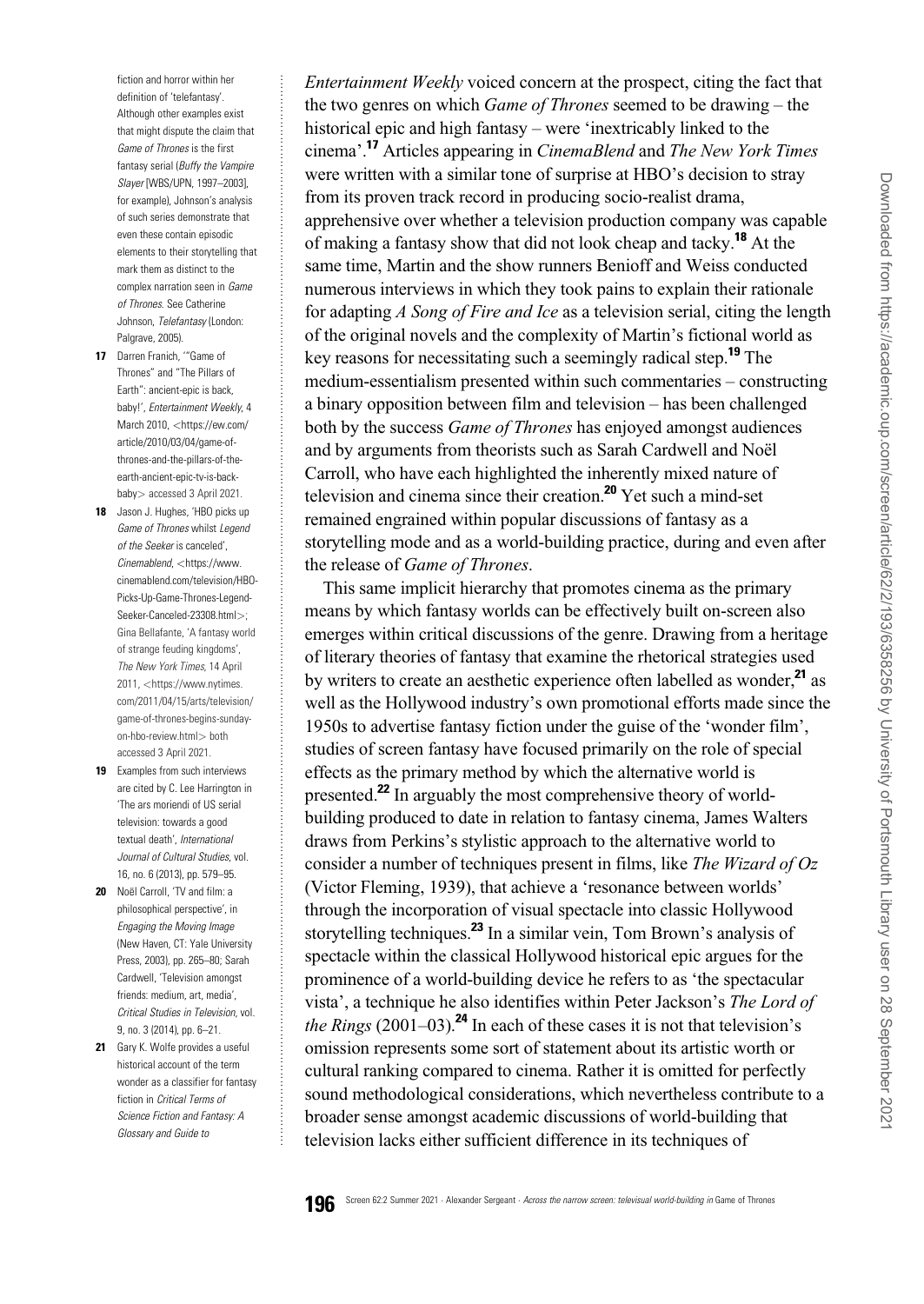Scholarship (Westport, CT: Greenwood Press, 1986), p. 140. A more recent iteration of such a theory is found in Farah Mendlesohn, Rhetorics of Fantasy (Middletown, CT: Wesleyan University Press, 2008), p. 9.

- 22 Butler's history of fantasy focuses largely on the deployment of different special effects in separate eras, linking fantasy cinema to a broader trajectory of Hollywood to display wonder onscreen. See Butler, Fantasy Cinema, pp. 34–36. John Grant similarly argues that history of special effects has been 'centre stage' in the production of fantasy cinema in his entry on 'Cinema', in John Clute and John Grant (eds), The Encyclopaedia of Fantasy (London: Orbit, 1999), p. 196.
- 23 James Walters, Alternative Worlds in Hollywood Cinema: Resonance Between Realms (Bristol: Intellect, 2008), p. 36.
- 24 Tom Brown, 'Spectacle/gender/ history: the case of Gone with the Wind', Screen, vol. 49, no. 2 (2008), p. 161.
- 25 Charlotte Brunsdon, 'Problems with quality', Screen, vol. 31, no. 1 (1990), p. 63.
- 26 Charles Singletary Jr, 'VFX professional Thomas Hullin interview', Shack News, 9 November 2018, <[https://www.](https://www.shacknews.com/article/108433/vfx-professional-thomas-hullin-interview-building-the-game-of-thrones-world-digitally) [shacknews.com/article/108433/](https://www.shacknews.com/article/108433/vfx-professional-thomas-hullin-interview-building-the-game-of-thrones-world-digitally) [vfx-professional-thomas-hullin](https://www.shacknews.com/article/108433/vfx-professional-thomas-hullin-interview-building-the-game-of-thrones-world-digitally)[interview-building-the-game-of](https://www.shacknews.com/article/108433/vfx-professional-thomas-hullin-interview-building-the-game-of-thrones-world-digitally)[thrones-world-digitally](https://www.shacknews.com/article/108433/vfx-professional-thomas-hullin-interview-building-the-game-of-thrones-world-digitally)> accessed 3 April 2021.
- 27 John Teti and Gus Spelman, 'The cinematic choices that made Game of Thrones' bastard battle so exhilarating', AV Club, 22 June 2016, <[https://tv.avclub.com/the](https://tv.avclub.com/the-cinematic-choices-that-made-game-of-thrones-bastar-1798163602)[cinematic-choices-that-made](https://tv.avclub.com/the-cinematic-choices-that-made-game-of-thrones-bastar-1798163602)[game-of-thrones-bastar-17981](https://tv.avclub.com/the-cinematic-choices-that-made-game-of-thrones-bastar-1798163602) [63602](https://tv.avclub.com/the-cinematic-choices-that-made-game-of-thrones-bastar-1798163602)> accessed 3 April 2013.
- 28 Dan Hassler-Forest, 'Game of Thrones: quality television and the cultural logic of gentrification', TV/Series, vol. 6 (2014), p. 165. Deborah L. Jaramillo argues that such a tendency to view 'good' television as 'cinematic' speaks far less to some innate qualities that separate film and television than it does to the persistent

. . . . . . . . . . .

.

. storytelling or a sufficiently successful example of world-building on television to warrant an extended discussion.

Excluding television from scholarly discussions of fantasy worldbuilding on-screen therefore has the unwitting effect of contributing to a long-standing industry rhetoric, perpetuated by Hollywood, of cinema's supposedly superior capacity for visual expression, reinforcing a commonly shared value system amongst audiences that praises cinema's aesthetics whilst downgrading television for its so-called 'antiaesthetics'.<sup>25</sup> This rhetoric has been enforced most sharply when it comes to the promotion of fantasy cinema, something which feeds into both popular and critical discussions of Game of Thrones. Behind-the-scenes featurettes on the show frequently champion the efforts of companies like Rodeo FX, 'the team responsible for many of the most breath-taking vistas in *Game of Thrones'*.<sup>26</sup> Fan discussions hosted by websites like the AV Club make frequent references to the show's 'cinematic choices' in storytelling that are responsible for a lot of its more memorable scenes.<sup>27</sup> When academic Dan Hassler-Forest writes that Game of Thrones successfully contributes to HBO's brand of quality television through the way it 'combines the cinematic visual spectacle of pseudo-medieval high fantasy with the tonal register of adult-orientated quality TV', he is commenting on the way the show possesses an identity entrenched within the expectations of television drama, while also finding noteworthy moments of fantasy that seem to belong to the realm of the cinematic.<sup>28</sup>

In the context of Game of Thrones, the attention given to certain components of the show that seem the most 'cinematic' privileges the attention of both audiences and scholars alike towards aspects of the show's craft of world-building that are exceptional rather than routine. Stand-out moments of visual spectacle or one-off episodes that are constructed in a self-consciously different way to more standard entries (usually the extended battle episodes such as 'Blackwater' [season 2, episode 9], 'The Watchers on the Wall' [season 4, episode 9] or 'Battle of the Bastards' [season 6, episode 9]) are offered as explanations as to why *Game of Thrones* has proved such a popular universe to explore amongst audiences, whilst other techniques that originate from the show's function as a serial drama are left unexplored.

As just one example of the important world-building techniques that are otherwise ignored when more traditionally 'cinematic' techniques are privileged, it is worth considering the important role that the title sequence plays in mediating the audience's encounter with the fictional world at the beginning of every episode. A distinguishing feature of the quality television series, $29$  the title sequence has been theorized as a distinctly televisual convention both at the level of industrial practice and as a spectatorial event,<sup>30</sup> as well as a device that reveals the changing nature of a long-form serial drama's identity throughout its show-run.<sup>31</sup> In Game of Thrones the title sequence functions less to reveal the tensions that arise when a series sets out its narrative agenda in a long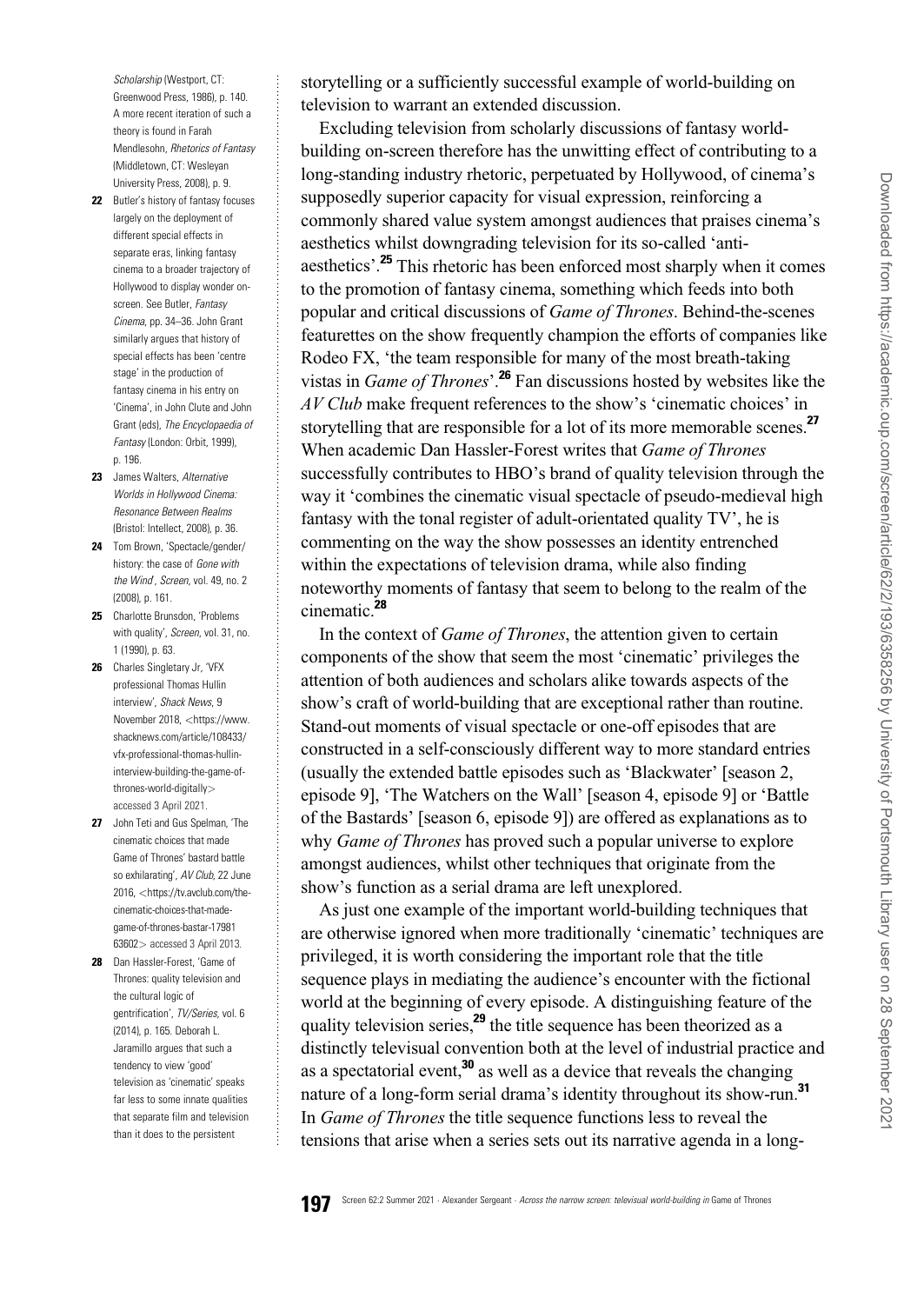value judgement of film being better than television. See Deborah L. Jaramillo, 'Rescuing television from "the cinematic": the perils of dismissing television style', in Jason Jacobs and Steven Peacock (eds), Television Aesthetics and Style (London: Bloomsbury, 2013), pp. 67–76.

. .

.

- 29 See Kathrin Fahlenbrach and Barbara Flueckiger, 'Immersive entryways into televisual worlds: affective and aesthetic functions of title sequences in quality series', Projections: The Journal for Movies and Mind, vol. 11, no. 2 (2017), <[http://www.](http://www.berghahnjournals.com/view/journals/projections/8/1/proj080106.xml) [berghahnjournals.com/view/](http://www.berghahnjournals.com/view/journals/projections/8/1/proj080106.xml) [journals/projections/8/1/](http://www.berghahnjournals.com/view/journals/projections/8/1/proj080106.xml) [proj080106.xml](http://www.berghahnjournals.com/view/journals/projections/8/1/proj080106.xml)> accessed 3 April 2021.
- 30 Monika Bednarek, 'The television title sequence: a visual analysis of Flight of the Conchords', in Emilia Djonov and Sumin Zhao (eds), Critical Multimodal Studies of Popular Discourse (New York, NY: Routledge, 2014), pp. 36–54; Georg Stanitzek 'Reading the title sequence', Cinema Journal, vol. 48, no. 4 (2009), pp. 44–58.
- 31 See Jason Jacobs, 'Issues of judgement and value in television studies', International Journal of Cultural Studies vol. 4, no. 4 (2001), pp. 427–47; David Kociemba, '"Actually, it explains a lot": reading the opening title sequences of Buffy the Vampire Slayer', Slayage, vol. 6, no. 2 (2006), <[http://www.](http://www.whedonstudies.tv/uploads/2/6/2/8/26288593/kociemba_slayage_6.2.pdf) [whedonstudies.tv/uploads/2/6/2/](http://www.whedonstudies.tv/uploads/2/6/2/8/26288593/kociemba_slayage_6.2.pdf) [8/26288593/kociemba\\_slayage\\_](http://www.whedonstudies.tv/uploads/2/6/2/8/26288593/kociemba_slayage_6.2.pdf) [6.2.pdf](http://www.whedonstudies.tv/uploads/2/6/2/8/26288593/kociemba_slayage_6.2.pdf)> accessed 3 April 2021.

. . . . . . . . . . . . . . . . . . . . . . . . . . . . . . . . . . . . . . . . . . . . . . . . . . . . . . . . . . . .

Fig. 1. Images from the title sequence of Game of Thrones (HBO, 2011–19).

. form format, but more as a key moment of world-building reliant upon an audience anticipating the repetitive yet changeable structures embedded within television serial drama.

Beginning with the show's signature theme and accompanied by sounds of fire and clashing swords, the title sequence seems particularly self-conscious in its desire to evoke a feeling of entering a world onscreen (figure 1). The graphics lead the spectator around a literal map of the continents of Westeros and Essos in which the narrative takes place. The sequence is striking for the visual metaphor it evokes: as different locations climb mechanically up and out of the map, the world of the show seems literally to be constructed on-screen. Yet beyond the neatness of this visual motif for this analysis of world-building, the sequence is also important for the way it rewards viewers who watch it at the beginning of each episode. Altering the specifics of the map each week, the title sequence is used not just to announce the beginning of an episode, but to repeatedly showcase the broader shifts in the narrative trajectory of the serial. Winterfell, a key location within the storyline, displays different sigils above its territory depending on which noble household is currently in occupancy – originally Stark, then Greyjoy, then Bolton, then Stark again – while the visual representation of the castle itself changes when, for example, it is burned by Theon Greyjoy in season 2. Audiences are thus slowly conditioned to both repeat the viewing experience each week as they watch ostensibly the same title sequence, yet also to look for differences in that viewing experience that speak to changes in the wider world of Game of Thrones. The sense of a world on-screen is therefore achieved through a gradual interpretative activity undertaken by audience members during and across their multiple encounters with the show.

Drawing attention to the important function of the title sequence demonstrates just how much of Game of Thrones' efforts to build a world on-screen rely on techniques hitherto unexamined as part of the discourse of fantasy world-creation. It also reveals the contribution a



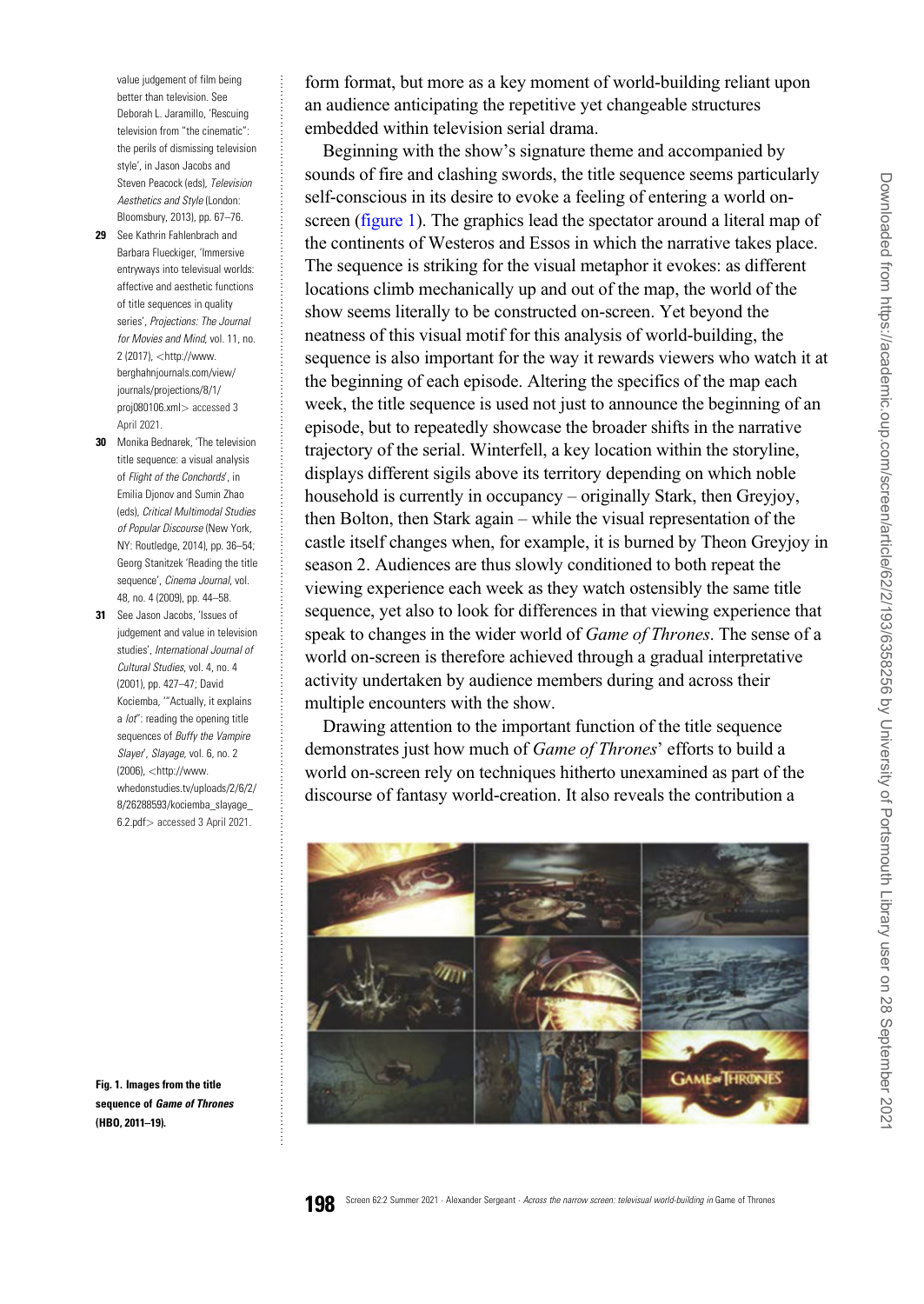- 32 See Peter Hunt, 'Landscape and journeys, metaphors and maps: the distinctive feature of English fantasy', Children's Literature Association Quarterly, vol. 12, no. 1 (1987), pp. 11–14; Deirdre F. Baker, 'What we found on our journey through fantasy land', Children's Literature in Education, vol. 37, no. 3 (2006), pp. 237–51; Stefan Ekman, Here Be Dragons: Exploring Fantasy Maps and Settings (Middletown, CT: Wesleyan University Press, 2013).
- 33 Sébastien Caquard defines the cinemap as a 'cinematic expression of animated maps', exploring the ways in which cinema traditionally presents maps in a way that stylistically embellishes their cartographic details through the use of zooming, panning or other expressive camera techniques that animate a particular feature of the map onscreen in a singular moment. See Sébastien Caquard, 'Foreshadowing contemporary digital cartography: a historical review of cinematic maps in films', The Cartographic Journal, vol. 46, no. 1 (2009), p. 54.
- 34 Sean O'Sullivan, 'Reconnoitering the rim: thoughts on Deadwood and third seasons', in Pat Harrigan and Noah Wardrip-Fruin (eds), Third Person: Authoring and Exploring Vast Narratives (Cambridge, MA: MIT Press, 2017), p. 323.
- 35 Mittell, *Complex TV*, pp. 222-23.
- 36 By topography, I refer to a set of distinct features related to the process of mapping, including geographical details of distance, terrain and location that helps to place two spaces in a logical dialogue with one another (for example, Edinburgh is north of St Ives, which explains why the weather there is often colder). By topology, I refer to the way such individual parts are interrelated as part of a meaningful system of wholes (it will rain in both Edinburgh and Cornwall when there are dark clouds in the sky).

. fantasy serial television series can make to broader notions of transmedia storytelling. Maps hold a particular importance in the experience of fantasy fiction, noted by many scholars as key to providing readers with a gateway to the alternative world prior to the start of the story.<sup>32</sup> Cinema's conventional method of narration makes it difficult to emulate the kind of gradual processes of meaning-making required from studying a map within the pages of a book, and instead often provide images of maps as stylistic embellishments rather than key components of their world-building.<sup>33</sup> The title sequence of *Game of Thrones*, however, offers a different kind of world-building. Neither replicating literary devices nor drawing from devices developed with theories of film style, the show serializes the way in which we encounter the world's map within individual episodes, and relies on the cumulative impact of those episodes to build a broader, more complex picture of a world. The sequence presents a map on-screen that, like all charts and graphs, needs to be studied over multiple sessions in order to be fully understood.

It is not that these elements of world-building are unapparent to those watching *Game of Thrones*; if anything, they are difficult to articulate precisely because they are so apparent that they almost seem unworthy of discussion. Previous studies of serial narration have often felt it necessary to evoke the terminology of world-building in their studies as part of a more direct focus on the mechanics and poetics of narration and character. Sean O'Sullivan recognizes the importance of the 'particular world of a narrative' within his discussion of serial narration,<sup>34</sup> whilst Mittell similarly describes how television dramas 'spread characters across an expanding storyworld'.<sup>35</sup> Yet although both O'Sullivan and Mittell display a certain reverence towards the notion of the alternative world in their work, the kinds of questions they ask focus not on how the world comes into being as an entity in and of itself, but how that world, once comprehended, is then used for as a tool for narration and characterization. Something as simple as a title sequence demonstrates just how much of the cumulative effect, or indeed pleasure, of serial dramas emerges from an encounter with the worlds shown rather than simply through the stories told. As viewers sit down to watch an episode of Game of Thrones, it is the excitement and enthusiasm for re-entering the fictional world on a habitual, repeated basis, a world displayed through serial narration strategies, that accounts in many ways for the show's continued grip on popular culture almost a decade after its first episode. The title sequence represents the tacit promise offered by the show's creators of things to come.

Watching serialized, long-form television drama is comparable to the ways in which human beings come to understand the world that surrounds them. Through a sequence of individual encounters, humans are able to contextualize specific places and spaces against a set of topological and topographical relationships that are established gradually during the process of being in the world.<sup>36</sup> Within television drama, a similarly gradual process of world-building is enacted through the

. . . . . . . . . . .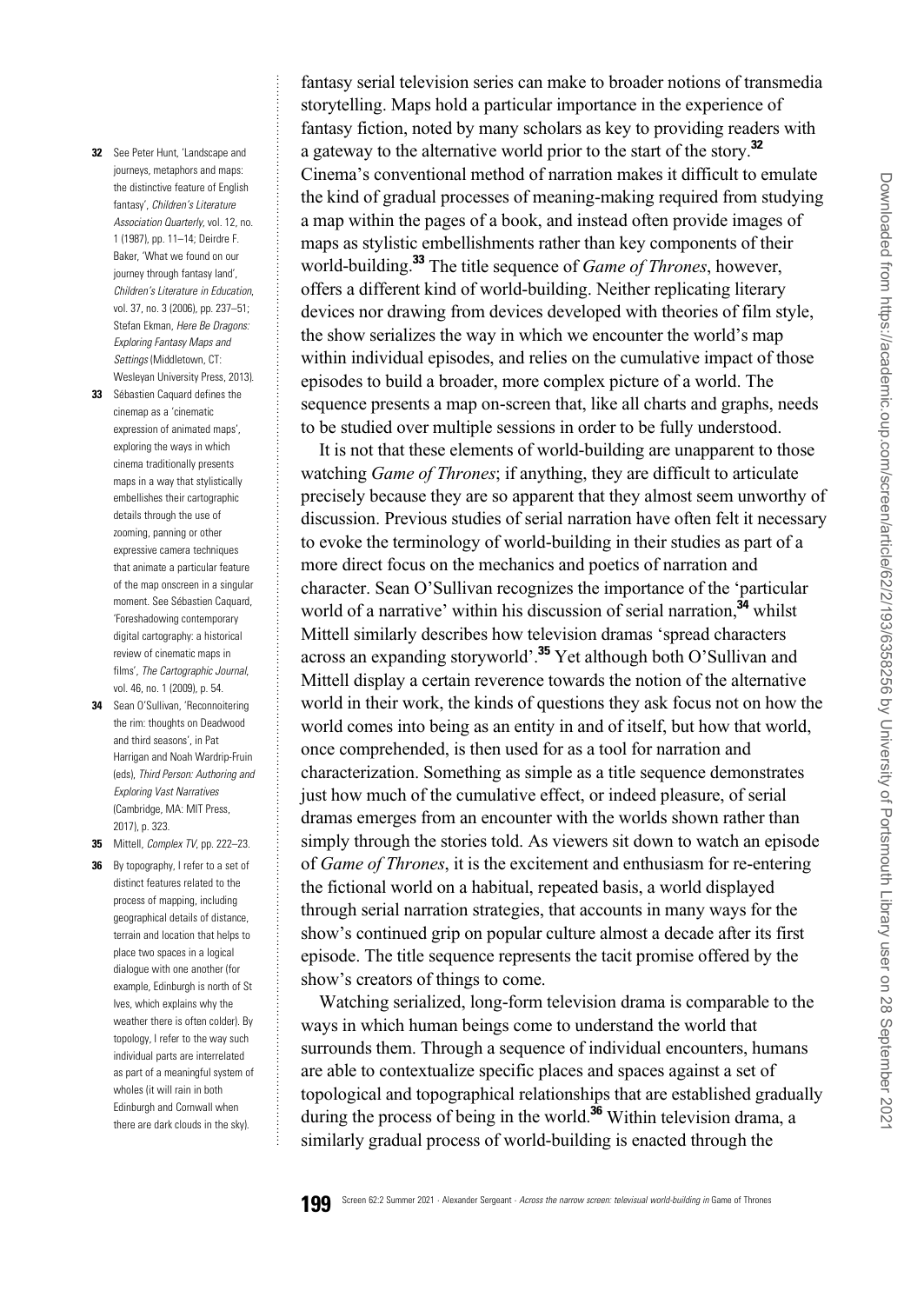37 Ellen Seiter, 'Semintics structuralism and television', in Robert Allen (ed.), Channels of Discourse, Reassembled: Television and Contemporary Criticism (Chanel Hill, NC: University of North Carolina Press. 1992), p. 47.

. .

.

- 38 David Marc, Demographic Vistas: Television in American Culture (Philadelphia, PA: University of Pennsylvania Press, 1996), p. 12. 39 Mittell, Complex TV, p. 164.
- 
- 40 Elliot Logan, 'The ending of Mad Men's fifth season: cinema, serial television and moments of performance', Critical Studies in Television, vol. 9, no. 3 (2014), p. 44.
- 41 These are echoes in these two terms of Mittell's concepts of centrifugal and centripetal complexity (Complex TV, pp. 222–23). Indeed, the way in which Mittell describes both qualities in relation to the status of characters within a fictional world can be seen as a precursor to the enquiry into televisual serial world-building I embark upon here. Mittell's terms are ultimately invested in the way the alternative world is used for narrative, as well as being deployed as tools for evaluative criticism as a way of acknowledging how different television serials utilize their potential for complex narration.
- 42 Karen Lury, 'A response to John Corner', Screen, vol. 48, no. 3 (2007), p. 373.

43 See the sections on 'Completeness' and 'World Gestalten', in Wolf, Building Imaginary Worlds, pp. 38–43, 51–60.

. . . . . . . . . . . . . . . . . . . . . . . . . . . . . . . . . . . . . . . . . . . . . . . . . . . . . . . . . . . . . . . . . . . . . . . . . . . . . . . . . . . . . . . . . . . . . . . . . . . . . . . . . . . . . . . . . . . . . . . . viewer's ability to comprehend what Ellen Seiter refers to as a series of 'syntagmatic chains'.<sup>37</sup> These chains expand beyond individual episodes and seasons, giving meaning to a series by allowing viewers to spot the connecting patterns and structures. This then allows individual events taking place to be contextualized against what David Marc calls a 'broader cosmology'.<sup>38</sup> This appeal to a wider structure demarcates the serial drama as a unique mode of storytelling, requiring that audiences invest a large amount of attention in what Mittell describes as 'the gaps between shows'.<sup>39</sup> As Elliot Logan argues, 'what distinguishes serial television from cinema: the capacity of these series to work upon histories built-up by moving pictures of people over long periods of time'.<sup>40</sup> The serialized world is constantly sculpted and shaped through a gradual process achieved through the effort of multiple hours of storytelling.

Given how much emphasis previous theories of fantasy worldbuilding place on the importance of stand-out moments of visual spectacle rather than approaching world-building as a gradual series of strategies that culminate in an overall structure, they can only be partially successful in describing the more gradual process of world-building in the television serial. I therefore suggest an alternative vocabulary is needed that speaks more directly to this dynamic of patterning and generalization within a paradigmatic structure. In particular, I wish to introduce two key terms within the forthcoming analysis of worldbuilding dynamics present in Game of Thrones: narrative divergence and narrative convergence.<sup>41</sup> I consider narrative divergence to be a vital strategy through which the serial drama presents a world's topography to its viewers, allowing an understanding of the world's differences, regions and sites of action to emerge over a number of episodes and series. Narrative convergence, in contrast, becomes key to accenting and emphasizing a world's topology, a strategy that seems particularly rooted within the characteristics of the televisual serial drama. As Karen Lury describes, the 'distinctiveness of television's aesthetic is that it is topological, so that the complexities and relations between the different kinds of space and time in the encounter between viewer and television text cannot be separated from one another'.<sup>42</sup> Television's depiction of space is at all times influenced by the sheer amount of personal time individuals have invested in their viewing, allowing the emergence of common rules and conventions that influence how any particular moment on-screen appears, as each individual moment is shaped by the weight of context that surrounds it. In terms of world-building, television's topological means of communication facilitates a process Wolf describes as 'world gestalten', allowing audience members to fill in the gaps that will exist within any imaginary world through an understanding of its governing dynamics and principles.<sup>43</sup> Narrative divergence and convergence are the two major strategies in Game of Thrones that allow audiences to undertake this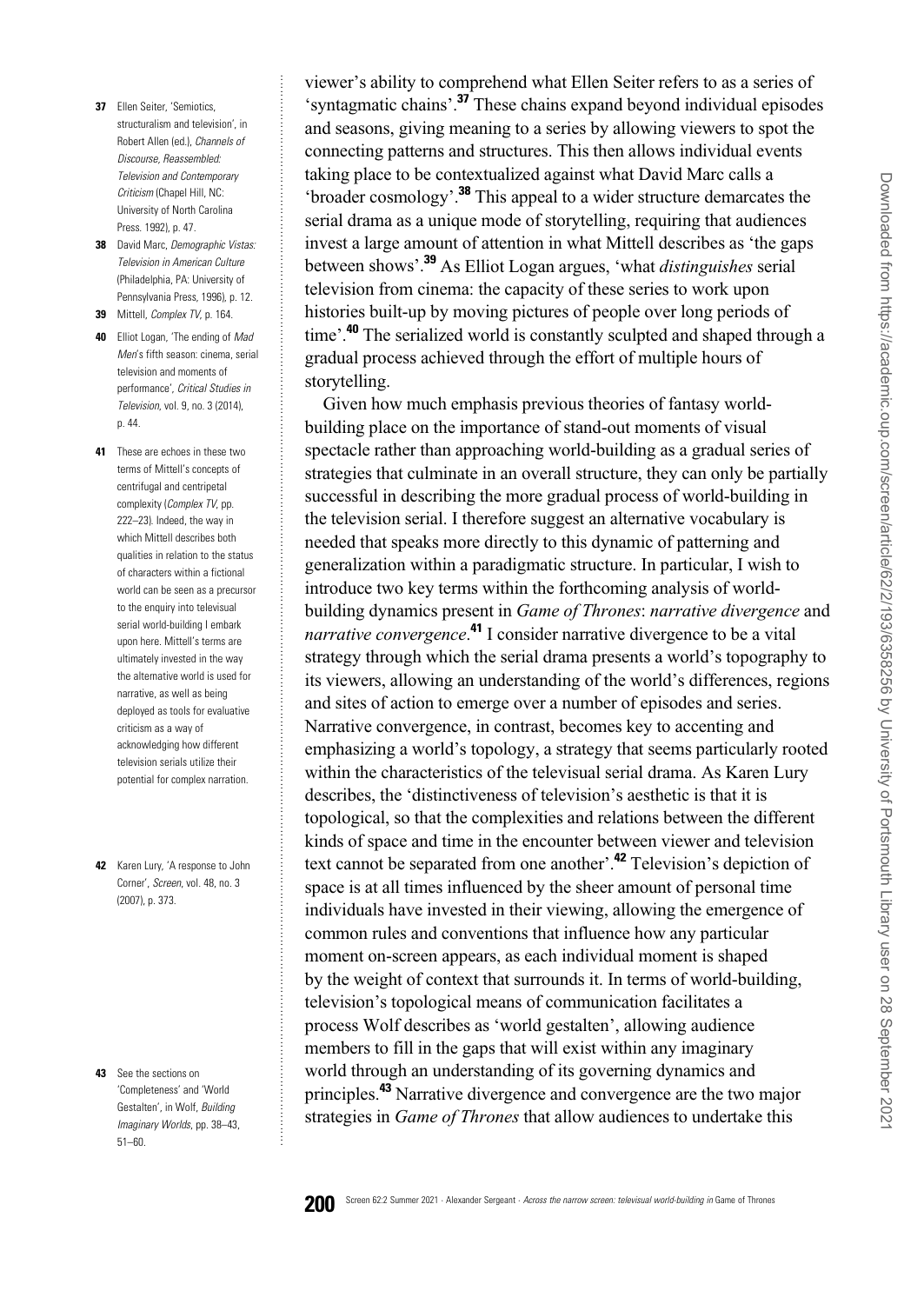- 44 Jacobs and Peacock 'Introduction', in Television Aesthetics and Style, p. 6.
- 45 Raymond Williams, Television: Technology and Cultural Form (New York, NY: Routledge, 2003).

- 46 Mittell explores the techniques involved in establishing such narrative potentials in Complex TV, pp. 55–56.
- 47 O'Sullivan, 'Reconnoitering the rim' n 323.

. process of psychological mapping, creating a coherent vision of a world that unfolds gradually over the show's lengthy running time.

Narrative divergence emerges as a key strategy within serial worldbuilding due to the set of virtues and challenges that emerge when telling stories through this narrative mode. Utilizing what Jacobs and Peacock refer to as television's 'expansive structure',<sup>44</sup> a concept that itself has precedent in Raymond Williams's notion of televisual 'flow',<sup>45</sup> one of the most profound differences between the way Game of Thrones builds its world on-screen when compared to examples of high fantasy cinema is the length of time it takes, allowing new locations to emerge only as a seemingly organic consequence of the narrative action. Yet the added luxury of time provided within serial storytelling does not mean that the makers of Game of Thrones have a licence to mystify or confuse viewers. Unlike the narrative patterns of soap opera, upon which this television serial is partially based, serial dramas rely on the audience building their comprehension of the narrative through their knowledge of the show's beginning and in anticipation of its end. The opening episodes function as a crucial testing ground for establishing such expectations, working quickly to communicate the narrative possibilities contained within a particular fictional universe that allows audiences not necessarily to understand what will happen, but to predict what *might* happen.<sup>46</sup> As O'Sullivan outlines,

we want, as viewers, to enter a world suffused with the possible so that we can guess, or be mystified by, what a certain character might do, what direction the plot might take, or simply what the tease of another instalment might contain.<sup>47</sup>

It is by revealing the show's narrative possibilities that Game of Thrones must start to build its secondary world, providing the audience with a schema that not only highlights the complex narrative potential contained within a world, but the complexity of the world itself.

Narrative divergence becomes a key technique for allowing the makers of Game of Thrones to combine their desire to present the narrative potential of its fictional world with the mutual desire to build the viewer's understanding of the space in which that narrative will take place. In the show's first episode, the vast majority of characters are introduced in a single setting, that of the city of Winterfell. Apart from a few fleeting shots of the nation's capital, King's Landing, as well as the introduction of a parallel storyline involving Daenerys Targaryen journeying within the continent of Essos, most of the first episode details the events surrounding the arrival of the royal household – including King Robert Baratheon and his entourage, consisting largely of the noble Lannister family – at the home of the Warden of the North, Eddard Stark. The single location serves as the primary point of focus in which details about a world's rich history are relayed through dialogue between characters. This process provides the means whereby audiences might start to participate in the process of world-creation, allowing them to

. . . . . . . . . . .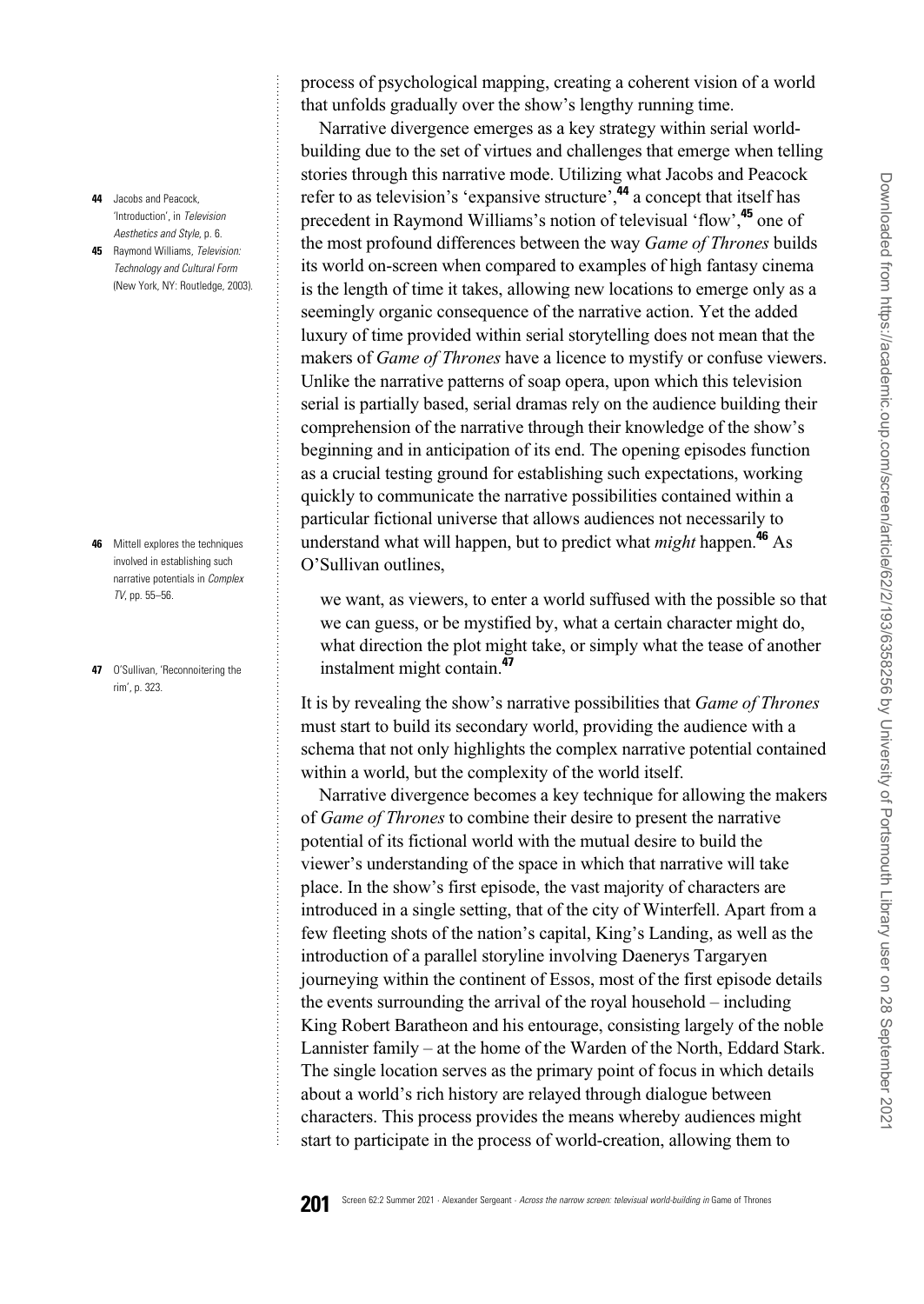. anticipate new realms yet to appear on-screen and channelling their lack of understanding of the world away from a sense of defeated frustration and into the desire to keep watching.

As the narrative progresses, the splitting of this linear narrative involving Eddard and the King into multiple strands that follow different characters not only creates greater narrative complexity, but also a divergence of perspectives through which audiences are able to see various locations within the fictional world. In season 1, the King's entourage journey south to King's Landing, taking Eddard and his two daughters Sansa and Arya with them. Catelyn and Robb Stark visit The Eyrie, Riverrun and The Twins, homes of the noble households that lie between the Stark home of Winterfell and the south of Westeros whilst Jon Snow, the bastard son of Eddard Stark, is sent to the most northerly post in Westoros to take up his position as a member of the Night's Watch. Throughout seasons 2, 3 and 4, Theon Greyjoy is sent by Robb Stark to the Iron Islands, Jon Snow is sent beyond the wall to the unknown world that lies beyond, whilst Arya is taken across the Riverlands while posing as a peasant boy. Echoing the structure of Martin's novels, the narrative becomes increasingly complex, branching off into multiple character threads spread across disparate realms.

Narrative divergence is therefore not only the primary means by which the show's plot starts to increase in complexity, but becomes the determining rationale for how and when further details of the world's topography are presented. An illustrative example of this kind of dynamic can be seen with the introduction of Daenerys Targaryen during the show's pilot episode. Daenerys is introduced into the narrative via an abrupt edit during a brief exchange between Eddard Stark and King Robert Baratheon. At the allusion to her character, the action jumps from the primary location of Winterfell to a shot of Daenerys standing with her back to camera, looking out on a hot, sunny landscape. Her surroundings reflect a completely different architectural style from the Anglo-Saxon and Scandinavian influences seen in the set design at Winterfell, drawing instead from North Africa and the Mediterranean. The framing choices, using mainly wide and mid-shots, allow for a suitable focus to be brought on the respective locations in both settings, thus emphasizing the difference in climate between the two scenes. Audiences are invited to make the reasonably simple assumption that Daenerys is very far away from the events just witnessed, contributing to a developing understanding of the distances and regions of this fictional world. At the same time, the contrast between her location and Winterfell informs the viewer about her narrative possibilities as a character. Because these two sets of characters are so far apart, at least one of them must necessarily perform a great deal of action within the narrative to close that gap as the plot progresses. The narrative becomes more complex as the audience's understanding of the world becomes more divergent, and the world's topography is illuminated through the complex plot strands that provide



. . . . . . . . . . . . . . . . . . . . . . . . . . . . . . . . . . . . . . . . . . . . . . . . . . . . . . . . . . . . . . . . . . . . . . . . . . . . . . . . . . . . . . . . . . . . . . . . . . . . . . . . . . . . . . . . . . . . . . .

. .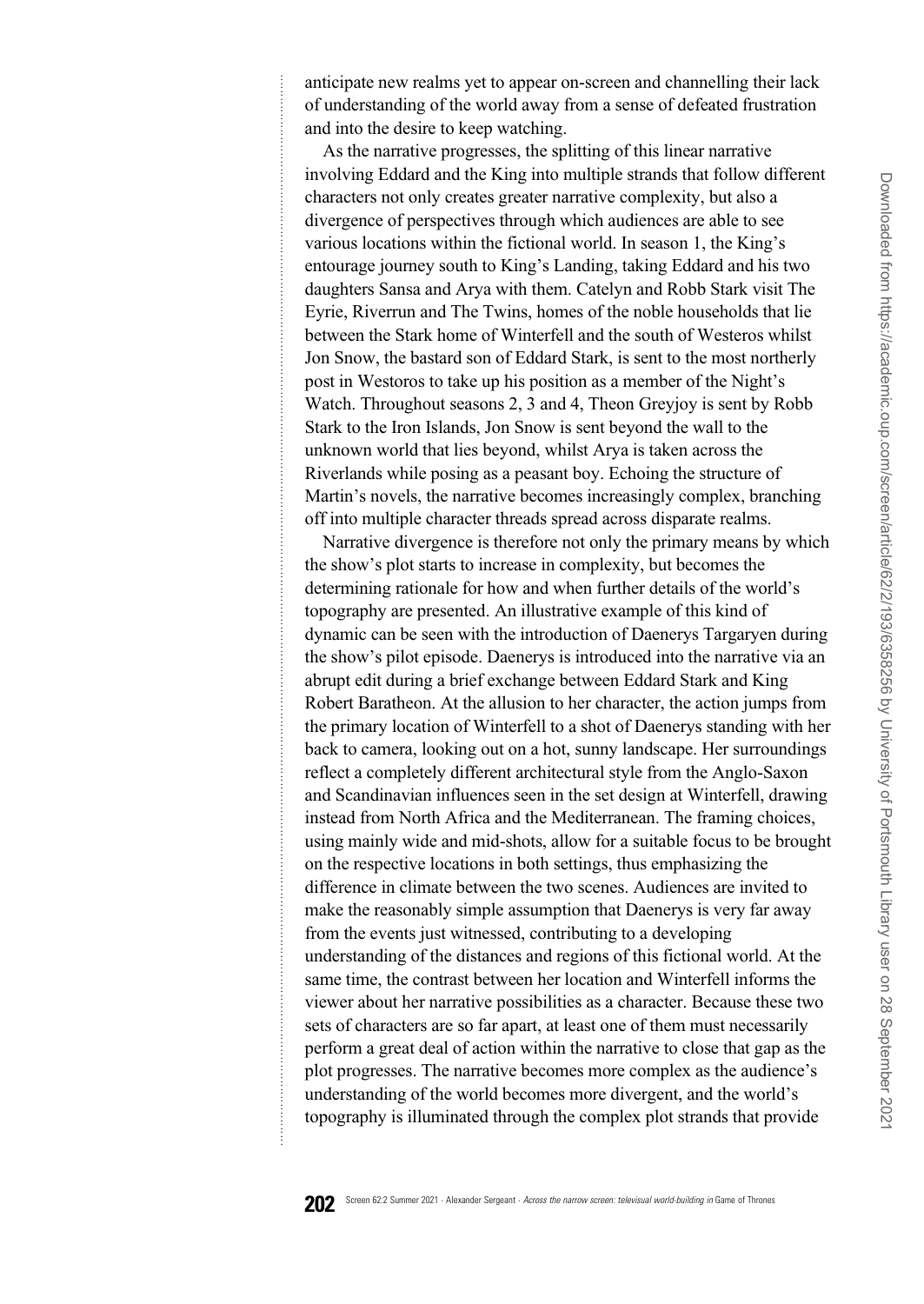. an entryway into the different locations contained with Martin's various fictional continents.

Further sequences similar to this introduction of Daenerys occur throughout *Game of Thrones*, requiring audiences to place a developing understanding of this world's topography in dialogue with an understanding of character. The attempts at world-building complement the complex narrative arc that emphasizes the vastness of both the fictional world and the narrative system. When, for example, Robert Baratheon gives the order for Daenerys to be assassinated (season 1, episode 5), the attempt does not take place until two episodes later. This gap between cause and effect within the narration gives a sense of the distance travelled between King's Landing and the Dothraki capital of Vaes Dothrak, where Daenerys resides. This distancing technique occurs again when Ser Barristan Selmy is removed from the King's Guard by the newly appointed King Joffrey, in season 1, episode 8, and decides to flee to Essos, arriving in season 3, episode 2; and also when Jamie Lannister sets sail to Dorne (season 5, episode 2) to return the Lannister princess Myrcella to King's Landing, arriving two episodes later. Utilizing the greater amount of time afforded to its narration, Game of Thrones allows such journeys between different locations in the fictional world to take their time off-screen, whether this be a relatively simple journey along the Kingsroad from Winterfell to King's Landing (which expands across episodes 2 and 3 of season 1), or a more complex voyage such as the one undertaken by Tyrion to meet Daenerys in season 5, travelling through the cities of Pentos (episode 1), Volantis (episode 3), Valyria (episode 5) and Meereen (episode 7). The show's narrative highlights the distances between locations, stretching the action beyond individual episodes to prolong the sense of distance travelled.

Narrative divergence therefore relies on a set of stylistic traits that are very different from those set out within previous theories of worldbuilding on-screen. Perkins's famous exploration of the filmic world amounts largely to an examination of mise-en-scene. As he argues, 'the extended world is continually manifested in the ways in which things leave and enter the frame', and his discussion of the role film style plays in articulating the presence of a world focuses on the function of performance and framing, alongside the gestures of camera movement.<sup>48</sup> This focus on mise-en-scene is replicated in the analyses of Walters and Brown, both of whom concentrate on stylistic elements contained within individual shots rather than the ways in which patterns of editing might mediate world-building across scenes.<sup>49</sup> Divergence, however, is not a technique that can be located solely through the characteristics of an individual frame. Instead it relies upon the viewer making connections between (at least) two sites of action contained in separate frames, so that the world is understood as part of the storytelling practices of serial television. Unlike previous world-building strategies identified within film analysis, divergent world-building in Game of Thrones results in

48 Perkins, 'Where is the world?', pp. 24–25, p. 31. Throughout his analysis, Perkins makes only reference to the role editing patterns might play in worldbuilding, and even this comes in the form of a dismissal. In his discussion of All I Desire (Douglas Sirk, 1953) that a particular moment of worldbuilding, Perkins argues that the the sense of a world communicated 'is not punched up by the editing' but through the use of framing and gesture (ibid., p. 32).

49 Walters does discuss the function of continuity editing within his analysis of The Wizard of Oz, arguing that such devices are crucial in establishing a feeling of objective space within a realm supposedly emerging from Dorothy's psyche. Nevertheless, his analysis of the film is primarily dominated by considerations of the use of colour and framing, giving particular attention to sequences like the opening shot of the film that evoke deep spaces through the use of a single shot. See Walters, Alternative Worlds in Hollywood Cinema, pp. 56–66.

. . . . . . . . . . .

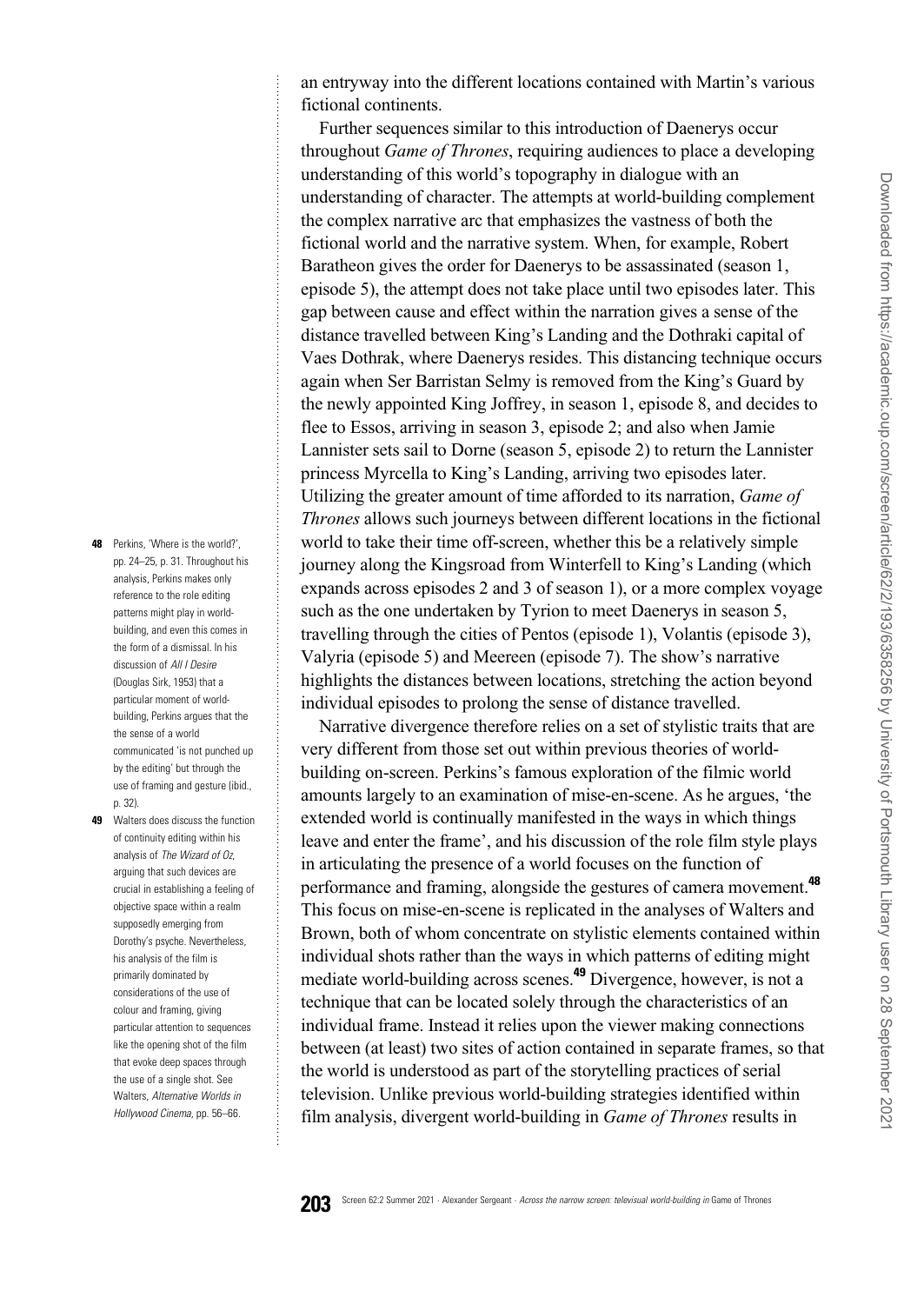. editing taking a key role as a device used to emphasize distance and difference between locations.

Such editing strategies operate throughout the show, making use of a series of concurrent visual motifs or graphic matches to bring together two disparate parts of the fictional world into tacit dialogue with one another. Whether this be a cut between two characters in different parts of the world climaxing during sex (season 2, episode 2), an edit that allows two characters to look at one another in the mirror in different locations (season 3, episode 2), or a rather visceral graphic match between Jorah Mormont's oozing flesh to a pie lid being broken (season 7, episode 2), such moments bring two individual narrative sites of action into brief dialogue to emphasize the difference between the two locations, and therefore the relationship between the narrative threads and the topographic system in which they operate. Season 2, episode 1 is a particularly good example of how the series' combination of a narrative and presentational logic underpins its display of the fictional world, utilizing the visual motif of a comet travelling through the sky as a way of relating disparate narrative threads. The comet is seen first by Bran Stark in Winterfell, framed by the treetops of a forest, then witnessed by Daenerys in a clear blue sky, before the camera moves down to reveal the barren cliffs and sand dunes of a vast desert, and finally glimpsed by Stannis at night on his fortress island of Dragonstone. Each shot emphasizes the contrast in location and climate among each character's habitat. Such moments resonate with Perkins's insistence that, due to the presence of a fictional world within a narrative, 'we are placed to observe, not share' the viewpoints of characters.<sup>50</sup> Yet, whilst these comments are made in relation to the nuances of framing, here it is the distance between characters evoked by the editing patterns, and the graphical differences between the different shots of the comet, that allow a feeling of observing rather than sharing perspectives. Whilst an individual character's perception of a world is constrained to a single plot arc in Game of Thrones, the audience is permitted to diverge from a single point of view as the story jumps around the diverse landscapes of its world.

These divergent strategies culminate in scenes such as the aftermath of the death of Eddard Stark at the beginning of season 1, episode 10, where the audience's attachment to a character forged through the duration of serial narration functions to highlight the diversity of a world's topography through a series of edits that invite shot-by-shot comparisons. As the defining moment of season 1, the execution of the first season's main protagonist occurs at the climax of episode 9, before picking up on the immediate aftermath in the following episode. Beginning this episode with a close-up shot of the bloodied sword that has been used to decapitate Eddard, the sequence quickly cuts to Arya's shocked face in amongst the crowd. Instead of vivifying the location on-screen through the use of mise-en-scene, the scene creates a shared perspective between Arya and the audience through a series of editing patterns (tight close-ups

50 Perkins, 'Where is the world?', p. 24.

. . . . . . . . . . . . . . . . . . . . . . . . . . . . . . . . . . . . . . . . . . . . . . . . . . . . . . . . . . . . . . . . . . . . . . . . . . . . . . . . . . . . . . . . . . . . . . . . . . . . . . . . . . . . . . . . . . . . . . .

. .

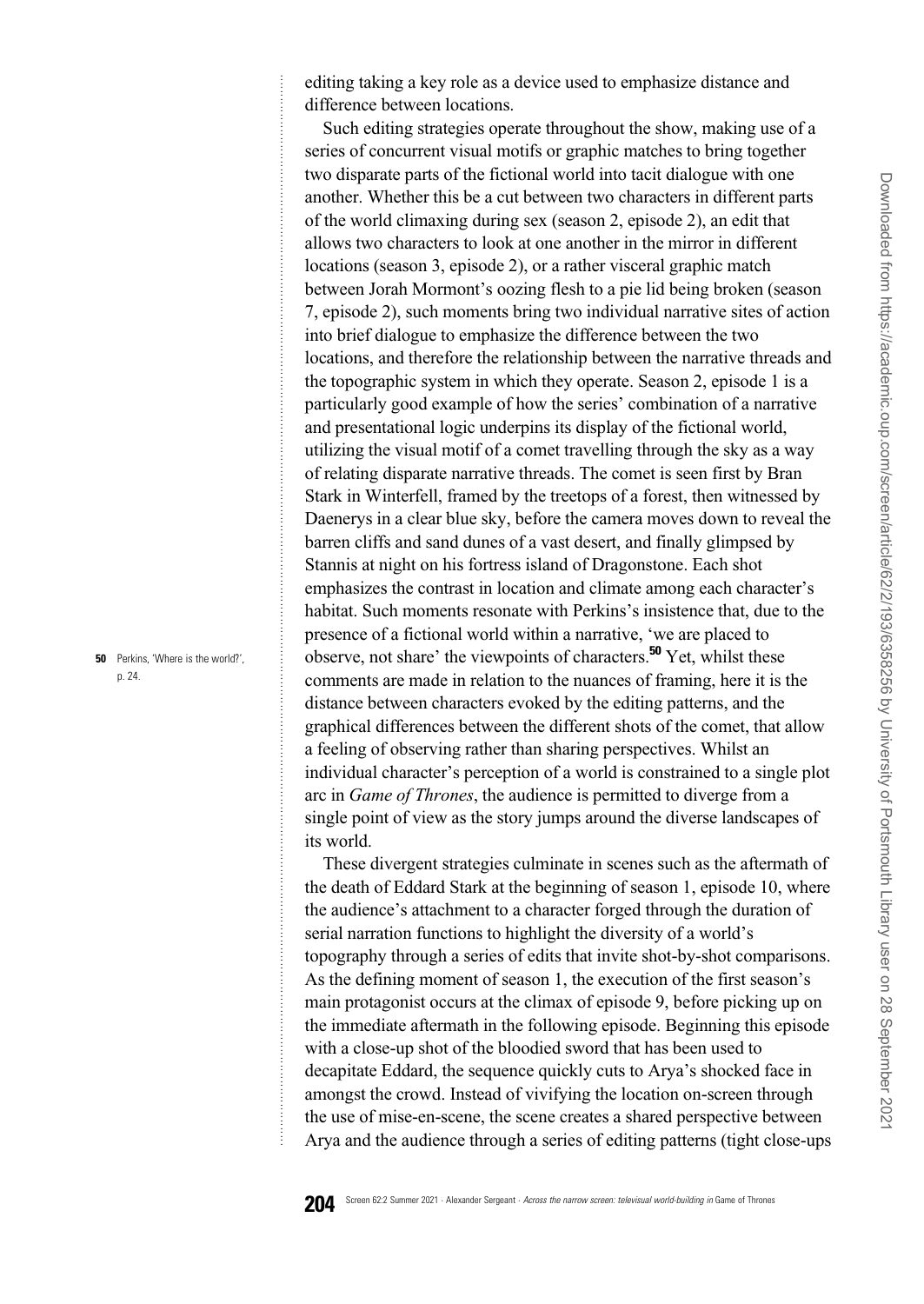

framed around different bodies within the crowd) that are designed to disorientate the viewer from the action. Like Arya, the viewer struggles to understand what has happened. Yoren drags her into a secluded corridor, cutting her hair with his sword before shouting 'North boy. We're going north!' At this dialogue cue, the action cuts to Bran at Winterfell, and to another tightly framed shot of two characters in a darkened doorway surrounded by sandstone. Moving from this tight frame to a wide shot, the Arabic-influenced architecture of King's Landing is replaced by the Northern castle framed by grey clouds, mud and grasslands (figures  $2-7$ ). In this instance the action proceeds to go north as instructed, separating our perspective from that of a single character through a matched edit, so that we are no longer seeing a world just through Arya's eyes and from her location but rather following the direction given in the dialogue, observing the vastness of the fictional world.

This continues throughout the sequence as the action shifts from a wide-shot of Bran, learning about the death of his father from an arriving messenger, to another close-up of Catelyn Stark, walking determinedly away from her troops to grieve alone with her son. In each of these

Figs 2–7. Close-ups and edits designed to disorient the viewer, from Game of Thrones (season 1, episode 10).

. . . . . . . . . . .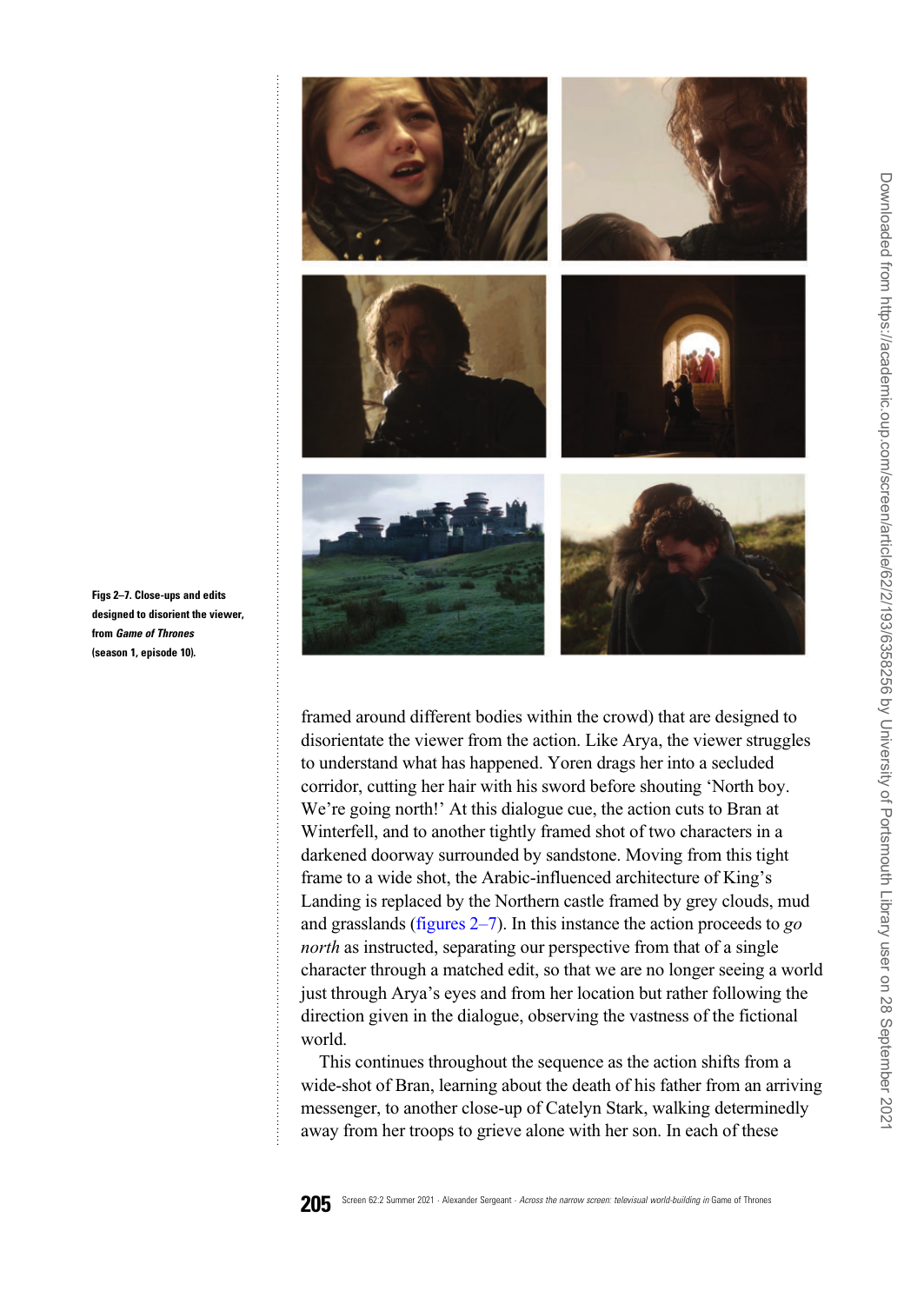. scenes, characters from the same family, who are dispersed geographically by the narrative, are presented one-by-one, with the editing patterns emphasizing the diverging climates of the southern warmth of King's Landing, the colder, barren north of Winterfell and the verdant mid-lands of the battlefield, Establishing a complex narrative trajectory offers viewers multiple points of access to this alternative world, and emphasizes the contrast and distance within the topographical relationships of the various realms of Westeros and Essos. The sequence relies at this point on an assumed knowledge in the viewer of the different diverging locations in Westeros and how they relate to each other, yet it simultaneously helps to build that very relationship and understanding.

This means that, alongside the elements of world-building often cited as evidence of its supposedly cinematic identity, Game of Thrones draws from a stylistic register that is equally reminiscent of those techniques identified in early theories of television style as quintessential to the medium's approach to storytelling. Divergent strategies of worldbuilding ironically rely on the same frequent use of mid-range and closeup shots that scholars like Jane Feuer and Hardy Cook have argued are a consequence of television's greater reliance on studio and tighter shooting schedules. Such conditions give less time for those on set to experiment with expressive camera movements or stylistic framing devices, and award a greater role to post-production in shaping the story.<sup>51</sup> This does not suggest that there is anything inherently televisual in Game of Thrones' world-building, just as there is nothing inherently cinematic in it either. However, by performing an analysis of one strategy of world-building – narrative divergence – that seems dependent on the gradual nature of serial storytelling, one can see a plethora of devices in every episode of Game of Thrones that highlight not how little it has in common with previous examples of television drama, but how much.

Equally important to divergent strategies of world-building in Game of Thrones is the alternative underpinning logic of convergence. These overlapping strategies are born partly out of the process of adapting Martin's novels. Engaging with typical narration strategies associated with the multi-book fantasy series, the reader of  $A$  Song of Fire and Ice is constantly pulled between a desire for greater narrative complexity and tension (achieved through the divergence of characters) and a desire for reconciliation and stasis (achieved through the convergence of characters into singular, solvable plotlines).<sup>52</sup> Adapted as a television serial, Game of Thrones maintains this balancing act between greater narrative complexity and reconciliation, requiring audiences to engage with its events by foreshadowing what Newman refers to as narrative 'closure'.<sup>53</sup> As demonstrated in the negative reception of the latter seasons of the serial drama Lost (ABC, 2004–10),<sup>54</sup> audiences are likely to lose patience with a story if they are not given assurances that they are being led

- 51 See Jane Feuer, 'Melodrama, serial form and television today', Screen, vol. 25, no. 1 (1984), pp. 4–17; Hardy M. Cook, 'Two Lears for television: an exploration of televisual strategies', Literature/ Film Quarterly, vol. 14, no. 4 (1986), pp. 179–86. A usual summary of such arguments is also provided in Brett Mills, 'What does it mean to call television "cinematic"', in Jacobs and Peacock (eds), Television Style and Aesthetics, pp. 62–63.
- **52** For further discussion of the storytelling convention of the fantasy series, see Kari Maund, 'Reading the fantasy series', in Edward James and Farah Mendlesohn (eds), The Cambridge Companion to Fantasy Literature (Cambridge: Cambridge University Press, 2012), pp.147–53.
- 53 Newman, 'From beats to arcs', p. 20.
- 54 See Sean O'Sullivan, 'The idea of an end to a thing', In Media Res, 26 April 2012, <[http://](http://mediacommons.org/imr/2012/04/20/idea-end-thing) [mediacommons.org/imr/2012/04/](http://mediacommons.org/imr/2012/04/20/idea-end-thing) [20/idea-end-thing](http://mediacommons.org/imr/2012/04/20/idea-end-thing)> accessed 3 April 2021.

. . . . . . . . . . . . . . . . . . . . . . . . . . . . . . . . . . . . . . . . . . . . . . . . . . . . . . . . . . . . . . . . . . . . . . . . . . . . . . . . . . . . . . . . . . . . . . . . . . . . . . . . . . . . . . . . . . . . . . .

. .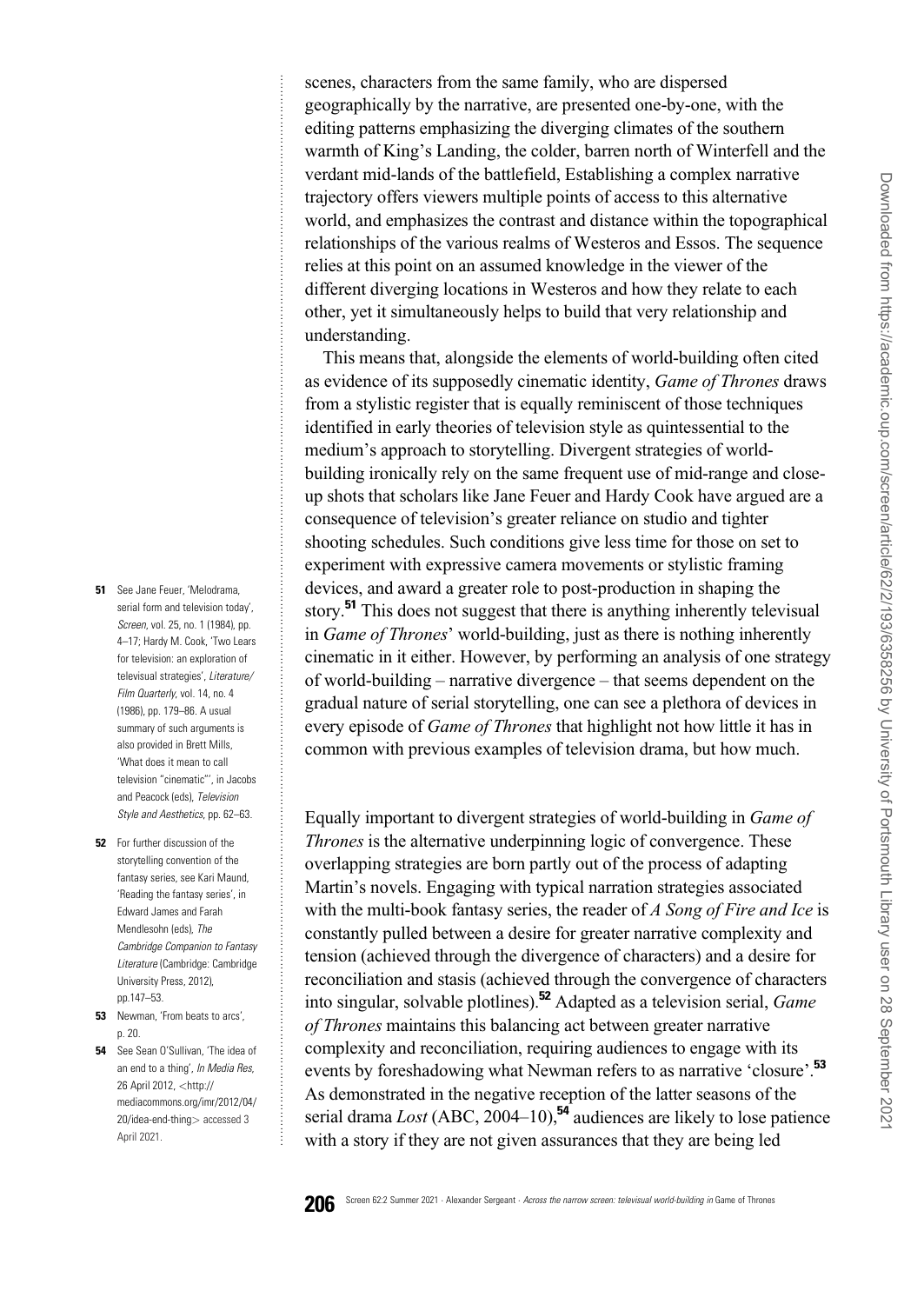. through a narrative system that has an essential harmony and unity. Without such reassurance, the feeling that the serial storylines add up to a single unified structure is threatened, as audiences are unable to gain satisfaction by looking back over the moments of a season to see how they might have anticipated the narrative trajectory or made educated guesses about where it might go.

Obeying these conventions of serial narration, Game of Thrones provides a sense of the show's wider structure and momentum largely through moments of narrative convergence. In early seasons, such moments amount to little more than key scenes that provide the audience with hints or teasers regarding the potential narrative trajectory. These include sequences such as the meeting between Catelyn Stark and Tyrion Lannister in season 1 that begins the open hostility between the Starks and the Lannisters, the coming together of Tywin Lannister and Arya Stark in season 2, or Brienne of Tarth's meetings with both Arya and Sansa Stark in seasons 4 and 5. In later seasons, however, the convergence of characters pulls the narrative together in a way that seems to fulfil the tacit promise made to audiences that all these complex storylines are indeed leading towards some form of resolution. The reunification of Sansa and Jon in season 6, followed by Sansa, Arya and Bran in season 7, allows the Stark family to occupy the same fictional space for the first time since season 1, and thus the characters begin again to share a set of narrative goals and motivations. Similarly the meeting of Jon Snow and Daenerys brings together two plot lines that have been kept entirely separate for the previous six seasons, the alliance between the two characters signalling a coming together of different plot threads and screen space. In season 7, characters previously encountered only in Essos, such as the Dothraki, are brought into Westeros as part of the ongoing war, and Essos ceases to be a lived-in space as the narrative focuses on a more geographically finite range of action. The complexity of the story that once necessitated a divergence of characters across a vast fictional landscape is simplified, as is the number of places in which the narrative takes place.

Signalling a change in direction of the storyline through the convergence of multiple narrative strands, such moments function as a 'narrative special effect'.<sup>55</sup> Related to Mittell's wider theories of viewer comprehension, narrative convergence works as part of serial narration's ability to stage events that intensify the dramatic potential of a series through their challenge to patterns established within the show's structure. In more formulaic moments within serial drama, the viewer is able to predict the likely future events based on habitual, assumptive based reasoning (because X has happened five times, for instance, it is likely to continue to happen). In moments of character convergence, audience members must instead engage in a more self-conscious process of deductive reasoning to predict the next events in the narrative (because X has happened, either Y or Z is now likely to occur), increasing their interest in the immediate events on-screen as result.<sup>56</sup> Such moments are

55 Mittell, Complex TV, p. 41.

56 Ibid., pp. 169–70.

. . . . . . . . . . .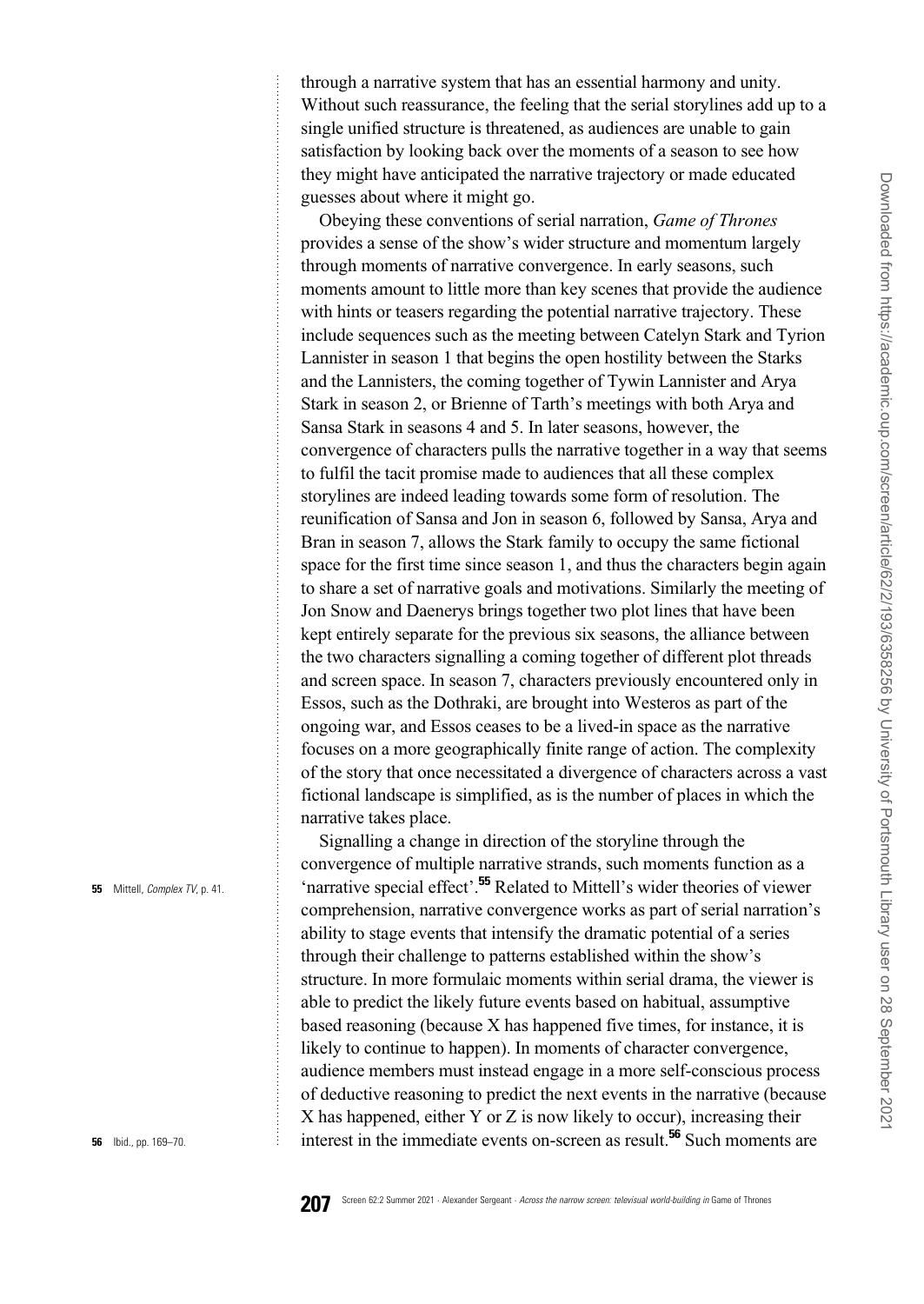57 See, for example, Tom Gunning, 'An aesthetic of astonishment: early film and the (in)credulous spectator', Art and Text, vol. 34 (1981); Miriam Bratu Hansen, 'The mass production of the senses: classical cinema as vernacular modernism', Modernism/Modernity, vol. 6, no. 2 (1999), <[https://muse.jhu.edu/](https://muse.jhu.edu/article/23266) [article/23266](https://muse.jhu.edu/article/23266)> accessed 3 April 2021.

. .

.

- **58** Laura Mulvey, 'Visual pleasure and narrative cinema', in Visual and Other Pleasures (Basingstoke: Macmillan, 1986), p. 19.
- 59 Logan, 'The ending of *Mad Men's* fifth season', p. 44.
- 60 Sean O'Sullivan, 'The inevitable, the surprise and the aesthetics of televisual form', in Kelleter (ed.), Media of Serial Narrative, p. 224.

61 Newman, 'From beats to arcs' p. 19.

. not spectacular in a manner that relates to theories of film spectacle framed either from a historical or theoretical vantage point:<sup>57</sup> there is no inherent quality of 'looked-at-ness' which makes such scenes more pleasurable to watch, regardless of their narrative context.<sup>58</sup> Instead they rely on what Logan refers to as serial narration's ability to produce a 'sedimentation of the past [that] puts pressure on the present',<sup>59</sup> infusing a moment on-screen with a profound sense of meaning and consequence that is informed directly by the hours of screen time that precede it.

Convergence therefore serves an alternative function to the serial world-building within Game of Thrones. Unlike divergence, its purpose is not to reveal details of a world's complex topography of interrelated lands and regions. Instead, moments of convergence highlight a relationship between a particular narrative action and its wider topological consequences. In his analysis of the aesthetics of serial television storytelling, O'Sullivan argues that both surprise and suspense within the serial drama depend on both time and knowledge of the storyworld.<sup>60</sup> Suspense functions to cement the viewer's feeling of comprehension of the narrative world by relying on the viewer's ability to anticipate the ramifications of the narrative events on the fictional landscape. Surprise, however, functions to disavow or contradict such an understanding, making the viewer less confident that they know the true nature of the fictional world they are experiencing. Narrative convergence's primary function as a world-building device is therefore to reveal a world's topology, conveying information to an audience about how the fictional landscape of Game of Thrones is united by a common set of rules and practices.

Convergence, therefore, does not occur as a first instance during these moments; the bringing together of characters for increased dramatic effect instead represents the cumulative impact of a plethora of perhaps less significant moments on-screen that are nevertheless designed to evoke the world's wider structures and customs. This could take the form of the display of legal rituals such as the practice of trial by combat, religious rituals such as the many wedding ceremonies seen across the different seasons that repeat the same vows ('I am hers and she is mine') or the numerous slogans and catchphrases repeated by characters across different plot threads ('Winter is coming', 'Valar morghulis/All men must die', 'What is dead will never die', 'A Lannister always pays his debts'). Such little details take advantage of what Newman argues to be the often 'repetitive' nature of serial storytelling,<sup>61</sup> building an audience's awareness of the conventions and standards of the storyworld through its capacity to repeat itself. As the viewer cues into these moments of repetition, so too are they able to access extra layers of meaning that emerge as a consequence of the serial nature of the storytelling. Repeated utterances assist the show's attempts at characterization, whether in the form of the various epithets given to Daenerys throughout her slow march to Westeros ('Khaleesi', 'Mother of Dragons', 'Breaker of Chains', and so on) or the now parodic catchphrase associated with one

. . . . . . . . . . . . . . . . . . . . . . . . . . . . . . . . . . . . . . . . . . . . . . . . . . . . . . . . . . . . . . . . . . . . . . . . . . . . . . . . . . . . . . . . . . . . . . . . . . . . . . . . . . . . . . . . . . . . . . .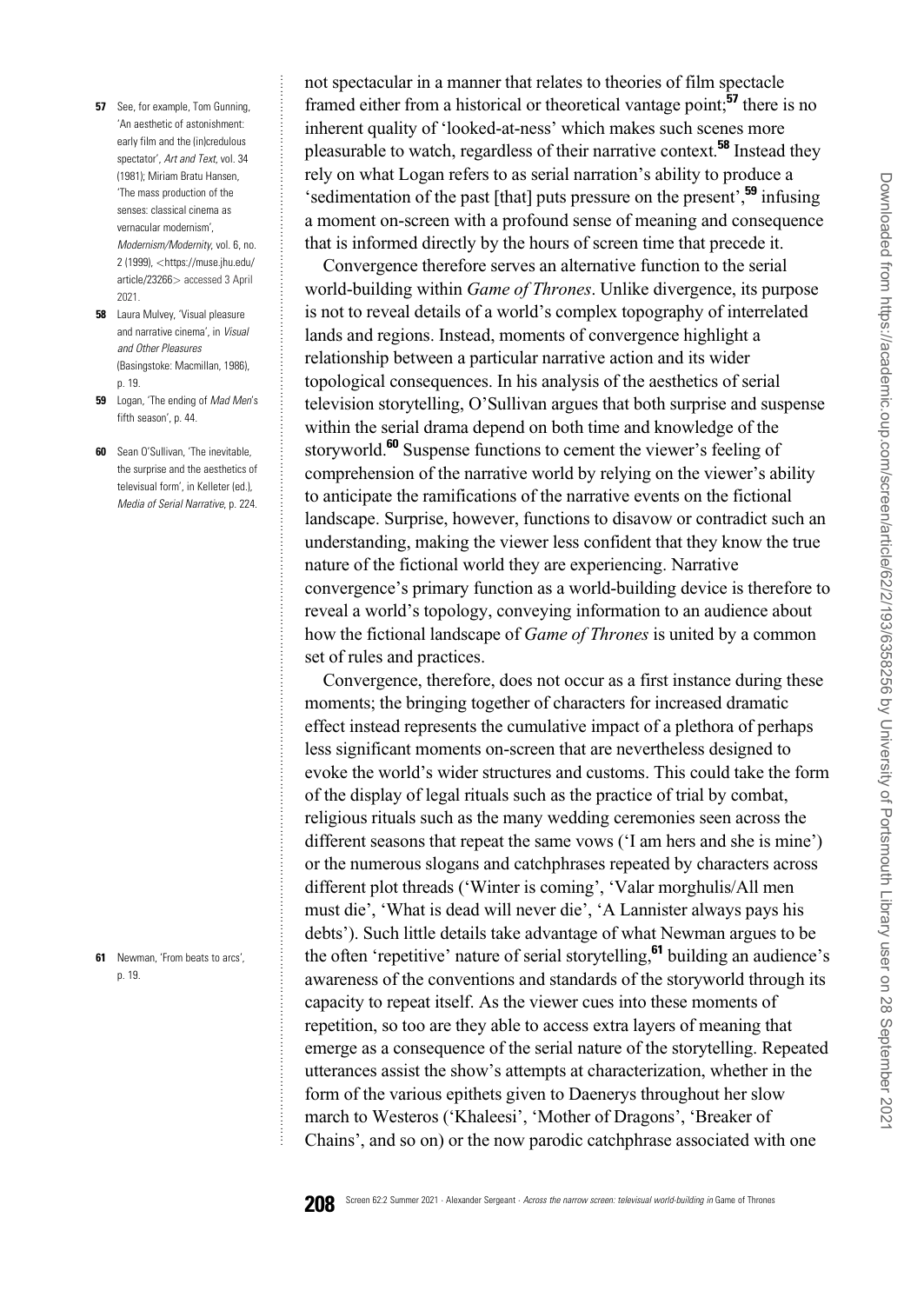. of the show's key protagonists, 'You know nothing Jon Snow!' Convergence, underpinned here by repetition, is therefore crucial in demonstrating a set of the governing rules, customs and principles that unite the otherwise diverse and separate realms in Westeros, Essos and beyond as part of one world, whilst at the same time giving the impression of storytellers in control of a narrative that will yield meaningful results.

Like the repetitive nature of the title sequence, these moments function to cement what Mittell describes as seriality's 'ritualistic pattern of engagement'.<sup>62</sup> Whilst divergence places multiple plot strands in a topographic dialogue with one another through juxtaposing editing patterns, narrative convergence relies on the impact individual scenes have as part of a series' wider structure. Individual moments are able to resonate beyond their immediate narrative context to gesture to the world they serve to denote, employing a stylistic register that might seem reminiscent of world-building strategies previously identified in relation to cinema. Influenced by Perkins, cinematic theories of world-building often utilize the concept of the fictional world as an interpretative strategy that aims to speak to film's identity as an art form beyond its ability to communicate narrative information.<sup>63</sup> Cinematic moments such as the famous crane shot during the siege of Atlanta in Gone with the Wind (Victor Fleming, 1939), or the moment in The Lord of the Rings: The Fellowship of the Ring (Peter Jackson, 2001) where the group travels past The Gates of Argonath, achieve a sense of world-building by allowing the visual spectacle of a singular, vast image to temporarily dominate the wider attempts at storytelling. Convergence in serial worldbuilding, however, relies far more on the context in which the image appears. Locating itself in narrative beats, each moment of convergence in Game of Thrones is designed to communicate a different kind of vastness from the epic imagery on which cinema draws. It is the richness of what might happen in Martin's fictional landscape, rather than simply how it looks, that gives it this boundless quality. Convergence punctuates, highlights and extends the narrative possibilities to produce exciting material for an audience by building a world on-screen through its relationship with narrative, rather than in transcendence of it.

The narratological function of convergence as a world-building strategy can be seen in the way that moments on-screen evoke a sense of drama through a relationship between the characters and their world's topological structure. When Daenerys addresses Tyrion for the first time in her throne room within Meereen, in season 5, episode 9, the sequence represents a coming together of two narrative arcs that have been told separately over hours of storytelling. At the start of the scene, a moment occurs that displays what Daniel Yacavone might describe as the 'excess' of the image, displaying a feeling of a world that exists beyond its function within the narrative. $64$  The two characters stand still and look at one another, accompanied by diegetic sounds of the wind blowing and birds chirping outside, while the stylistic embellishments of skewed

62 Mittell, Complex TV, p. 28.

**63** Daniel Yacavone refers to this in his account of world-building as the aspects of the cinematic register that lie beyond its 'logico-fictional' appeal, in Film Worlds: A Philosophical Aesthetics of Cinema (New York, NY: Columbia University Press, 2015), pp. 4–7.

64 Ibid., p. 88.

. . . . . . . . . . .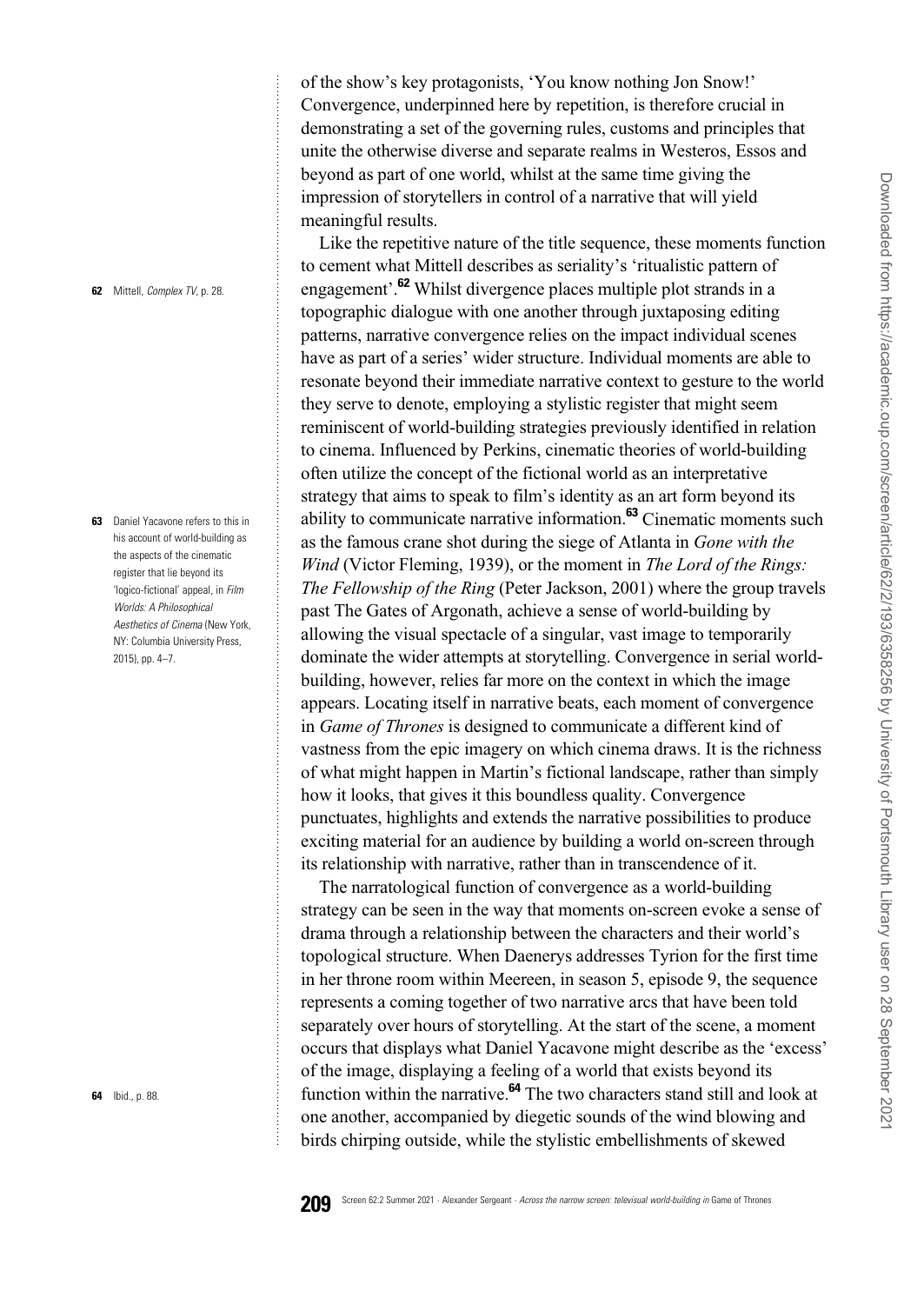. camera angles and expressive lighting techniques give the scene a distinct atmosphere even before the exchange of dialogue. Such techniques nevertheless contain a profound narrative purpose, increasing the suspense by delaying the inevitable narrative consequence of a meeting between two key characters. The sense of a world is amplified through such moments of tension, the audience invited to bring their knowledge of what these two characters mean in terms of the story's overall structure, and to speculate on what the consequences of their meeting might be. The moment is not beyond its narrative; rather it is through the narrative that the scene resonates beyond its immediate context, the consequence of two characters converging catalyses the audience to reflect upon the wider topological consequences of the story.

The experiential possibilities of this form of world-building can be witnessed in perhaps the most infamous moment in the show's popular lore, the 'Red Wedding' (season 3, episode 9). The Red Wedding is often described in both popular and critical analyses of Game of Thrones as a key turning point in the show, the impact of which established the tonal and narrative expectations for the events to follow. If Ned Stark's execution served to illustrate to audiences that no character was safe within this narrative system, then the Red Wedding pushed this one step further to show that even the narrative system itself is unstable and subject to the whims and vices of this deadly game of power. The impact of the Red Wedding emerges out of the topology of serial narration, altering the course of events to the extent that the stakes surrounding the drama shift from a battle between the noble Starks and villainous Lannisters to a less clearly defined struggle for power.

The sequence itself is all the more suspenseful and shocking because of the way it plays with audience expectations of narrative reconciliation – expectations that arise partly out of the way the episode is internally structured. At the start of the episode Robb Stark outlines his plan to take the Lannister home of Casterly Rock, a conquest that might indeed tip the war in favour of the Starks. The plan hinges on Robb's ability to successfully atone for his broken promise to Walder Frey, the Lord of the Twins. Robb's alliance with Walder was based upon the former's promised betrothal to one of the latter's daughters, which was then broken by Robb's marriage to Talisa Maegyr, whom he met in season 2; Robb and Talisa now return to the Twins for the marriage of one of Walder's daughters to Robb's uncle, Edmure Tully, in an apparent gesture of reconciliation on both sides. Reuniting Robb and Walder after approximately two seasons apart, in which the latter character has not appeared on-screen, charges the scenes with an acute dramatic significance. In line with previous seasons, the audience is primed to assume that the convergence of characters will lead to a narrative event of significance.

Established in season 1 with the death of Ned Stark, the penultimate episode of each season typically features a climactic event achieved through a convergence of narrative focus, a feature replicated in season 2

. . . . . . . . . . . . . . . . . . . . . . . . . . . . . . . . . . . . . . . . . . . . . . . . . . . . . . . . . . . . . . . . . . . . . . . . . . . . . . . . . . . . . . . . . . . . . . . . . . . . . . . . . . . . . . . . . . . . . . .

. .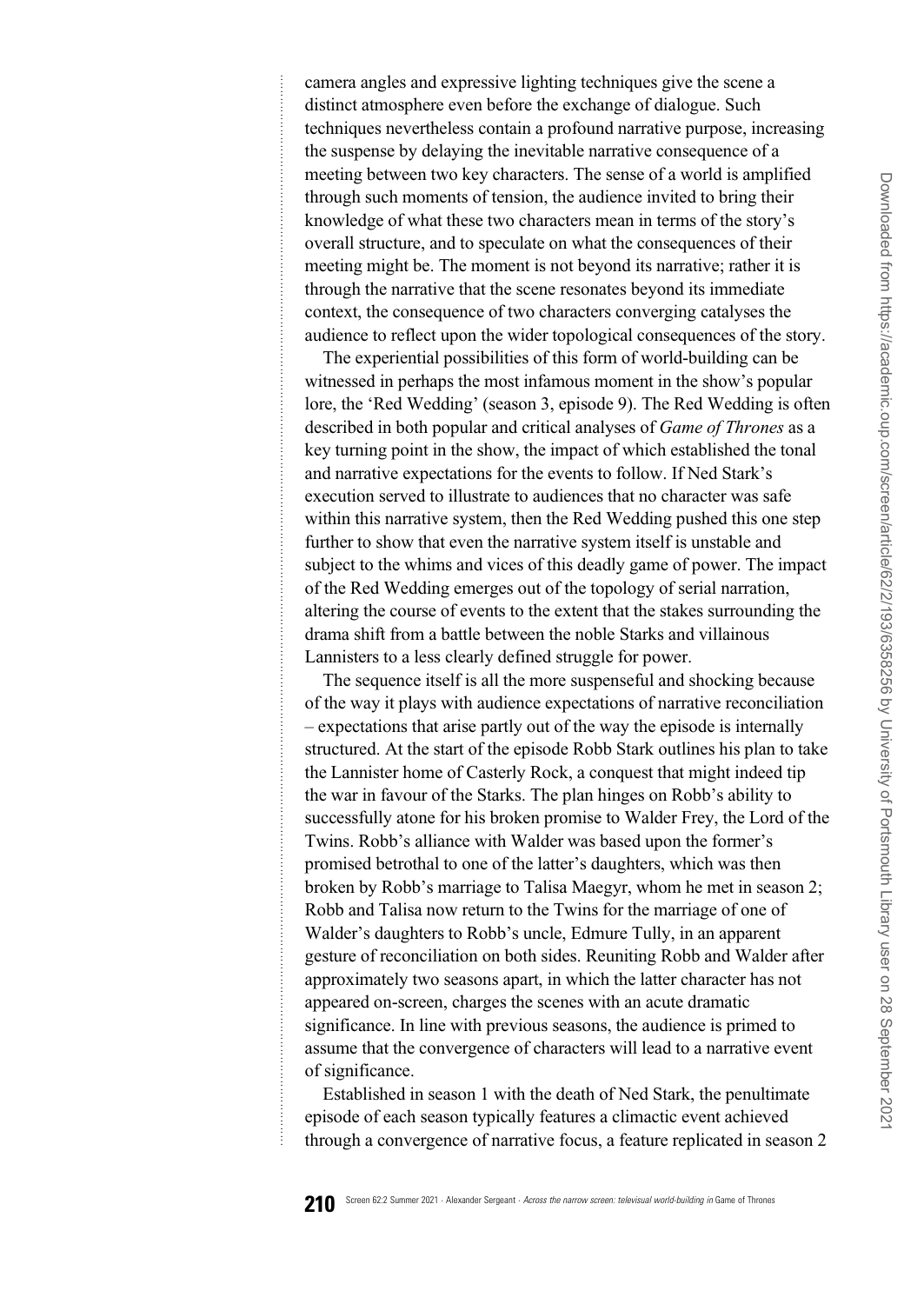. with the battle of Blackwater (episode 9). The Red Wedding is framed as a similar kind of event, representing approximately one third of the episode's total running time and functioning as its anchoring focus, marginalizing the other storylines. This dynamic is further intensified through the way in which other storylines seem to allude towards a convergence of different characters, particularly within a plot strand involving Arya and the Hound who arrive at the Riverlands close to where the wedding takes place. The Red Wedding is elevated to the primary site of narrative focus, a dynamic that alters the usual balance established within the show, in which the narrative weight is shared reasonably equally across the different storylines: this suggests an underlying sense of narrative consequence even before the events take place.

Both throughout the episode and the wider structure of the series, the audience is cued to anticipate a convergence of narrative perspectives and a convergence of narrative action. Prolonging the suspense, the scenes of the wedding itself contain many elements that provide access to a world beyond the narrative taking place. They present certain customs and cultural practices that would unite the various realms of this fictional landscape, including discussions of the bedding ceremony and the traditional folk music used within this world. Yet such details are communicated through a visual register typical of serial television drama that 'prioritise[s] emotional movement and climax'.<sup>65</sup> Utilizing an increasingly atmospheric soundscape, the scene shifts to Catelyn's perspective, reflecting her growing anxiety and concern as she begins to notice certain incongruous actions, including the guards locking doors shut, and the change in melody played by the wedding band, named in the show's credits as 'The Rains of Castamere'. As well as allowing for greater texture and depth to the sense of a world on-screen, attentive viewers will be aware that the music hints at the narrative significance of what is about to occur. The melody was first whistled by Tyrion on multiple occasions in season 2, episode 1, before being sung by the Lannister armies in episode 9, and its full significance is finally spelled out in the episode directly preceding that of the Red Wedding, when Cersei describes the destruction of House Reyne of Castamere by her father, Tywin. Its usage in the Red Wedding serves to underscore the foreshadowing of events and is aligned with the show's wider topological structure. The true and murderous intentions of Walder Frey are then revealed as the sequence proceeds. Numerous mid-range and close-up shots are used to highlight the violence, suffering and emotional distress of each character, showing Robb, Catelyn and Talisa's executions by knife and crossbow. The scene thus represents both a literal and a metaphorical act of violence. The murder of key characters takes place swiftly, but the murder of narrative possibility contained within the sequence lingers in the seasons that follow.

The distinction I suggest between serial world-building techniques of convergence in television and the kind of aesthetic consideration of

65 Sarah Cardwell, 'Television aesthetics', Critical Studies in Television, vol. 1, no. 1 (2006), p. 183.

> . . . . . . . . . . .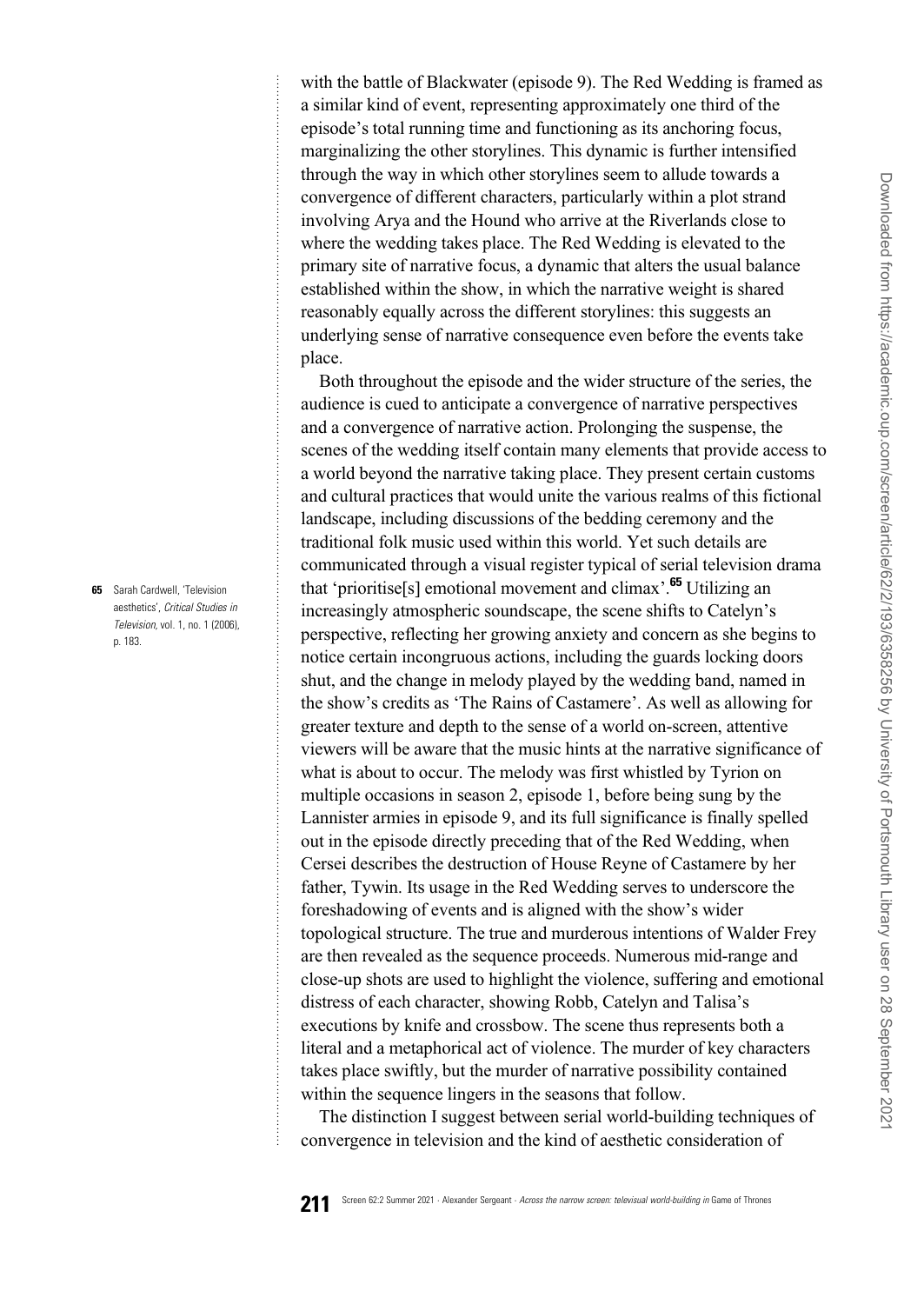**66** See Horace Newcomb, TV: The Most Popular Art (Garden City, NY: Anchor Books, 1974); Herbert Zetti, 'The rare case of television aesthetics', Journal of the University Film Association, vol. 30, no. 2 (1978).

. .

.

. . . . . . . . . . . . . . . . . . . . . . . . . . . . . . . . . . . . . . . . . . . . . . . . . . . . . . . . . . . . . . . . . . . . . . . . . . . . . . . . . . . . . . . . . . . . . . . . . . . . . . . . . . . . . . . . . . . . . . . . world-creation offered within film theory may seem to resonate with historical attempts made by theorists of both film and television to prise the two mediums apart. Debates over what makes television distinct from cinema at the level of style have raged for nearly half a century; their origins may be traced back to theorists such as Horace Newcomb and Herbert Zettl, who defined television as a popular art form based on the qualities of intimacy and domesticity, qualities that were often set against the visual expansiveness of the cinematic screen.<sup>66</sup> The kind of mediumspecific essentialism reflected in these early theories of televisual aesthetics has been problematized by the collapse in technological distinction across the media industries, as well as the equal collapse of the cultural dynamics of high/film culture and low/television culture due to the rise of quality television drama. I do not wish to support this distinction between film and television by highlighting the difference between convergent world-building strategies as presented in Game of Thrones and the kind of affective dimension of cinema highlighted in film theory. I merely intend to highlight the uniqueness of convergence as a serial and televisual world-building strategy that aims to combine affective components of the image with the more cognitive process of inferring narrative information, and inevitably this reveals how much of what is effective about *Game of Thrones*' strategies of world-creation emerge from its identity as a serial television drama.

In this account of serial world-building, my ambition has been to produce a cohesive explanation for how Game of Thrones allows audiences to assemble an imagined picture of its vast fictional landscape through its function as a serial television drama series. I have pinpointed the aspects of its world-building that emerge from narrative and stylistic strategies previously identified within earlier scholarship, introducing the concepts of divergence and convergence that represent the two key strategies of serial world-building within the series. I use these two terms to highlight a set of storytelling strategies that have remained unexplored in popular and critical discussion of Game of Thrones' efforts at world-building that privilege the use of visual spectacle. The focus on these so-called cinematic techniques of world-building has suggested that the world of Game of Thrones has become popular due to a collapse in stylistic distinction between film and television drama. I instead suggest that divergent and convergent techniques prevalent throughout the HBO series demonstrate just how much of the show's world-creation has in common with a stylistic address and narrative mode previously theorized in scholarly articulations of television serial drama.

My analysis of serial world-building has, at times, echoed longstanding debates over the ontological or cultural status of 'television versus cinema' that might seem outdated or old-fashioned within the current climate of media convergence. My discussion of divergent worldcreation, for example, restaged debates that contrast cinema's supposed